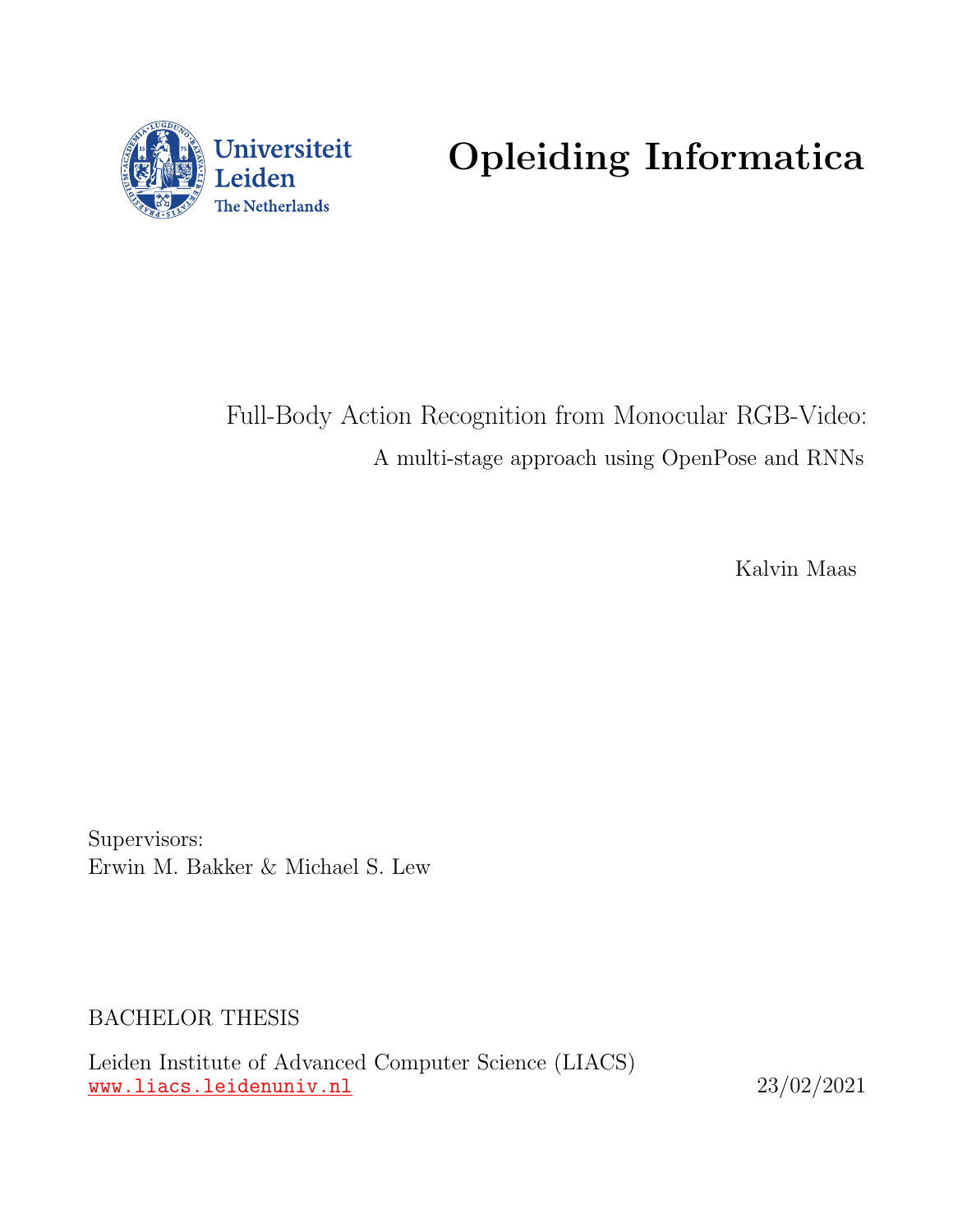#### Abstract

Action recognition plays an important role in establishing a more natural and effective Human-Computer Interaction(HCI) and Human-Robot Interaction(HRI). We present a novel method for action recognition using monocular RGB video input captured from a fixed viewpoint. The presented system consists of a multi-stage approach using OpenPose and Recurrent Neural Networks (RNNs). It does not require any additional sensors or specialized hardware other than the monocular RGB camera. The method is validated in low resource scenarios showing its potential and wide applicability in real-time HCI and HRI. Finally, it is shown that, although designed for fixed viewpoint scenarios, the method also gives a competitive performance in multi-viewpoint scenarios.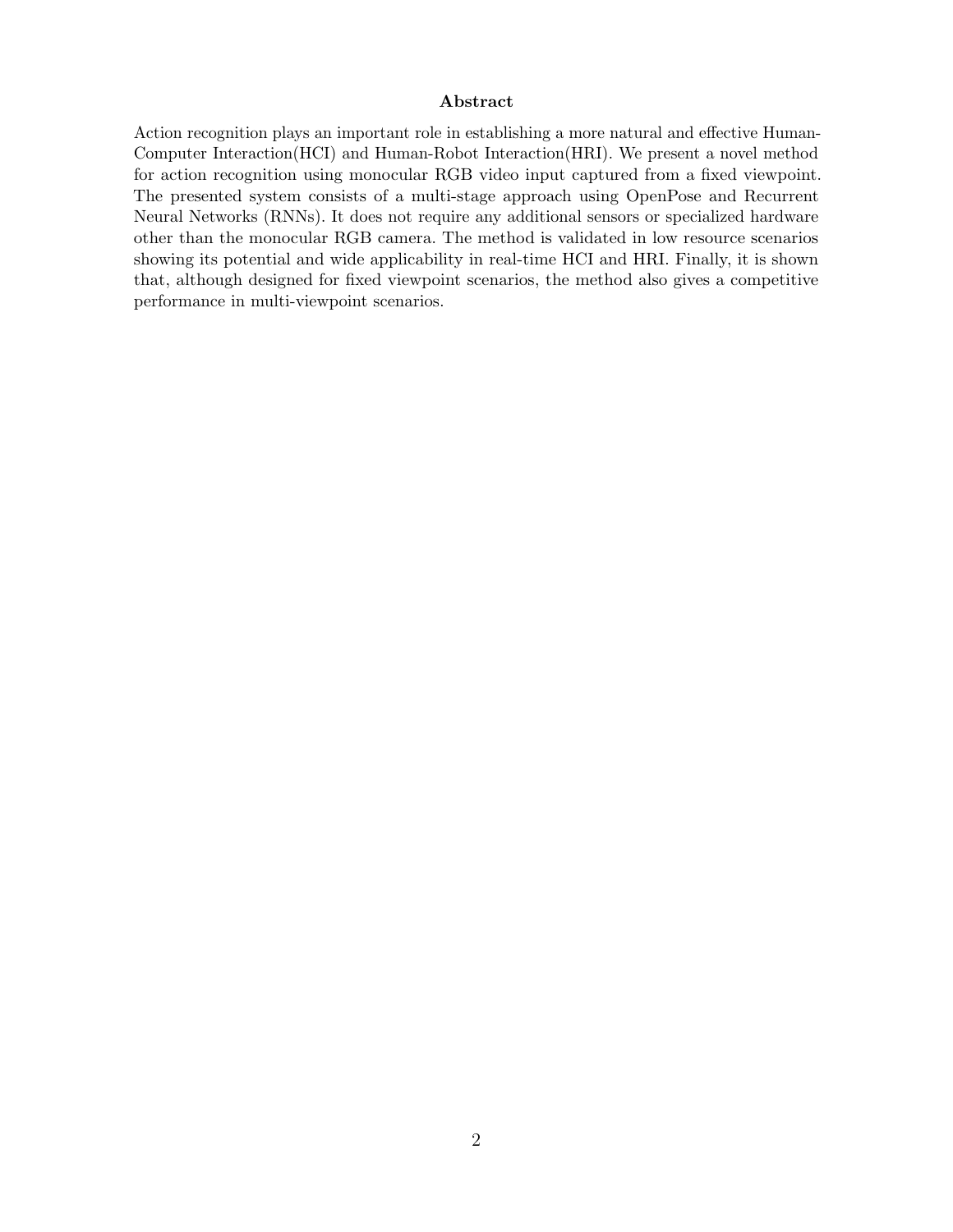# Contents

| $\mathbf 1$      | Introduction                                                                                            | $\mathbf 1$                                                          |
|------------------|---------------------------------------------------------------------------------------------------------|----------------------------------------------------------------------|
| $\bf{2}$         | <b>Related Work</b>                                                                                     | 3                                                                    |
| 3                | <b>Fundamentals</b><br>3.1<br>3.2<br>3.3                                                                | $\overline{5}$<br>$\overline{5}$<br>$\overline{5}$<br>$\overline{7}$ |
| $\overline{4}$   | <b>Baseline Methods</b>                                                                                 | 8                                                                    |
| $\overline{5}$   | <b>OPNNAR</b><br>5.1<br>5.2<br>5.2.1<br>5.2.2<br>OPNNAR implementation and Real-time Application<br>5.3 | 9<br>10<br>13<br>13<br>13<br>14                                      |
| 6                | <b>Dataset</b><br>6.1<br>6.2                                                                            | 16<br>16<br>18                                                       |
| $\overline{7}$   | <b>Experimental Setup</b><br>7.1<br>7.2                                                                 | 19<br>19<br>19                                                       |
| 8                | <b>Experimental Results</b><br>8.1<br>8.1.1<br>8.1.2<br>8.1.3<br>8.2<br>8.3                             | 21<br>21<br>21<br>21<br>22<br>25                                     |
| $\boldsymbol{9}$ | <b>Conclusions</b>                                                                                      | 27                                                                   |
|                  | <b>10 Future Research</b>                                                                               | 28                                                                   |
|                  | <b>References</b>                                                                                       | 30                                                                   |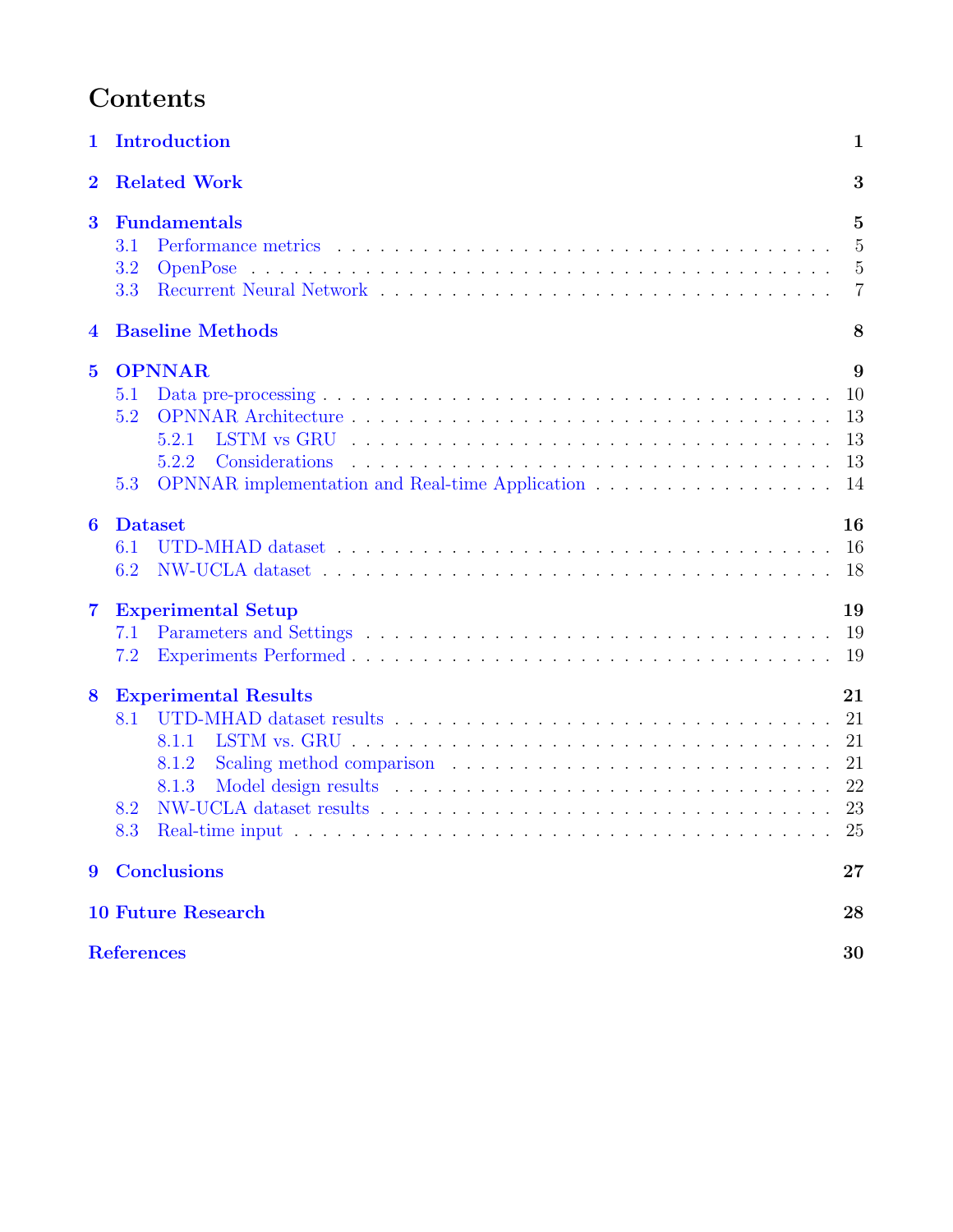# <span id="page-3-0"></span>1 Introduction

Action recognition is an active topic in computer science and has a wide variety of applications. Especially when considering Human-Robot Interaction(HRI), the use of a controller or keyboard to issue commands is often undesirable, thus various other interaction methods, such as speech recognition and emotion recognition, are in active development. Also action recognition is a method that has great potential as a primary or auxiliary interaction method. However, for action recognition to become viable in actual use cases it needs to be fast, accurate, and reliable.

For any actions to be processed by a computer it needs to be represented in a way such that a machine could work with it. There are various methods to achieve this. These methods include using one or multiple cameras and various specialized sensors attached to the individuals performing the actions and sensors placed in the room or at the robot.

Using a variety of sensors is however rather cumbersome due to the requirement of equipping either the individuals or the room with such sensors. A time-of-flight(ToF) sensor, such as LiDar, or structured light sensors, such as the Microsoft Kinect, offer solutions that allow for very effective gathering of data in a small package. These sensors and cameras are however not as widely available as a monocular RGB-camera. That is to say, it is more likely for general devices to be equipped with an RGB-camera rather than a ToF device. Therefore, performing action recognition using a monocular RGB-camera has the advantage of being a straightforward and widely accessible setup. There are many machine learning approaches applied to the problem of action recognition. During the last decade, neural networks have gained a lot of popularity due to their great efficiency in a wide variety of applications. Various types of neural networks have proven to be effective at solving the action recognition problem. A type of neural network that has displayed potential for processing sequence- or time-sensitive data is the recurrent neural network(RNN). This is the type of data the action recognition problem has to deal with since it is often not enough to look at a single image of someone performing a action to know what they are doing.

In this work, we study the effectiveness of recurrent networks combined with 2D pose estimation to classify full-body actions using a single RGB-camera for input data and compare our method to existing methods. We also evaluate several variations in our RNN models, which involve adjustments to the overall architecture of our models and identify how these adjustments affect performance.

Additionally, we want to make sure that the system can perform in "real-time" using current technology. This is a particularly important factor when considering robot interactions. However, current tech real-time is a rather ambiguous term since even when a robot is collecting the input data, it is not necessarily the robot itself that processes the data, and that technology is perpetually advancing. In essence, this goal merely puts additional limits and considerations onto the system as a whole. For now, it would suffice for a modern conventional home  $PC<sup>1</sup>$  $PC<sup>1</sup>$  $PC<sup>1</sup>$  to be able to handle the workload and provide accurate classification with at least ∼5 FPS on input from a monocular RGB-camera. More specifically, our focus for this issue is to classify the actions the moment they have been completely performed. While predicting using the onset is interesting, it is not what we attempt to achieve with our method.

In this paper we made the following contributions made as a result of our research:

• We evaluate the effectiveness of RNNs for action classification.

<span id="page-3-1"></span><sup>1</sup> i7-8700K@3.7GHz, NVIDIA GTX 1070 8GB,32GB DDR4 RAM@3000MHz, Running Ubuntu 18.04.5 LTS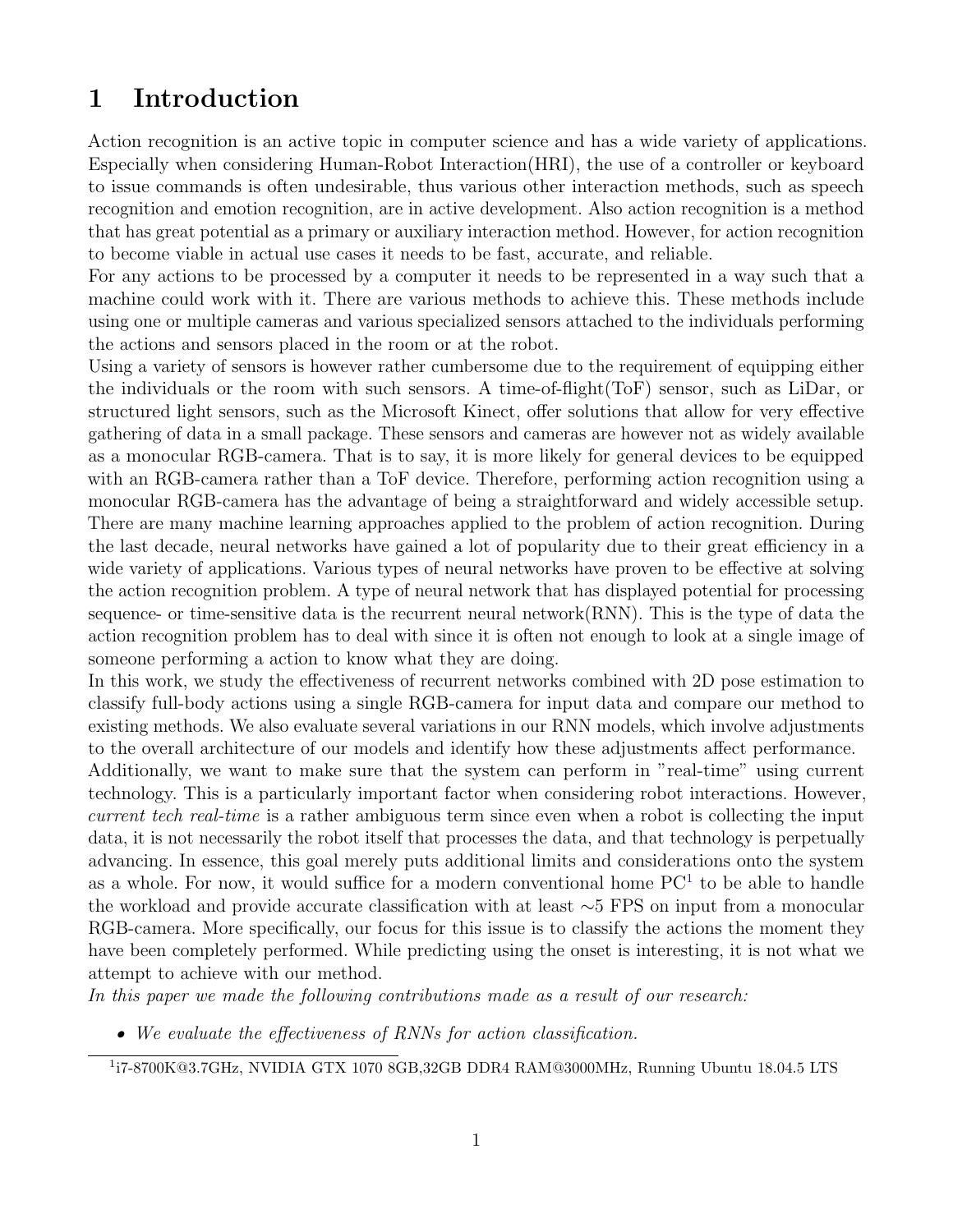- We present a multi-stage method for performing action classification from monocular RGB video input.
- We provide a real-time application that is capable of executing this method using a real-time RGB-camera feed.
- We compare the effectiveness of our method in a multi-view scenario.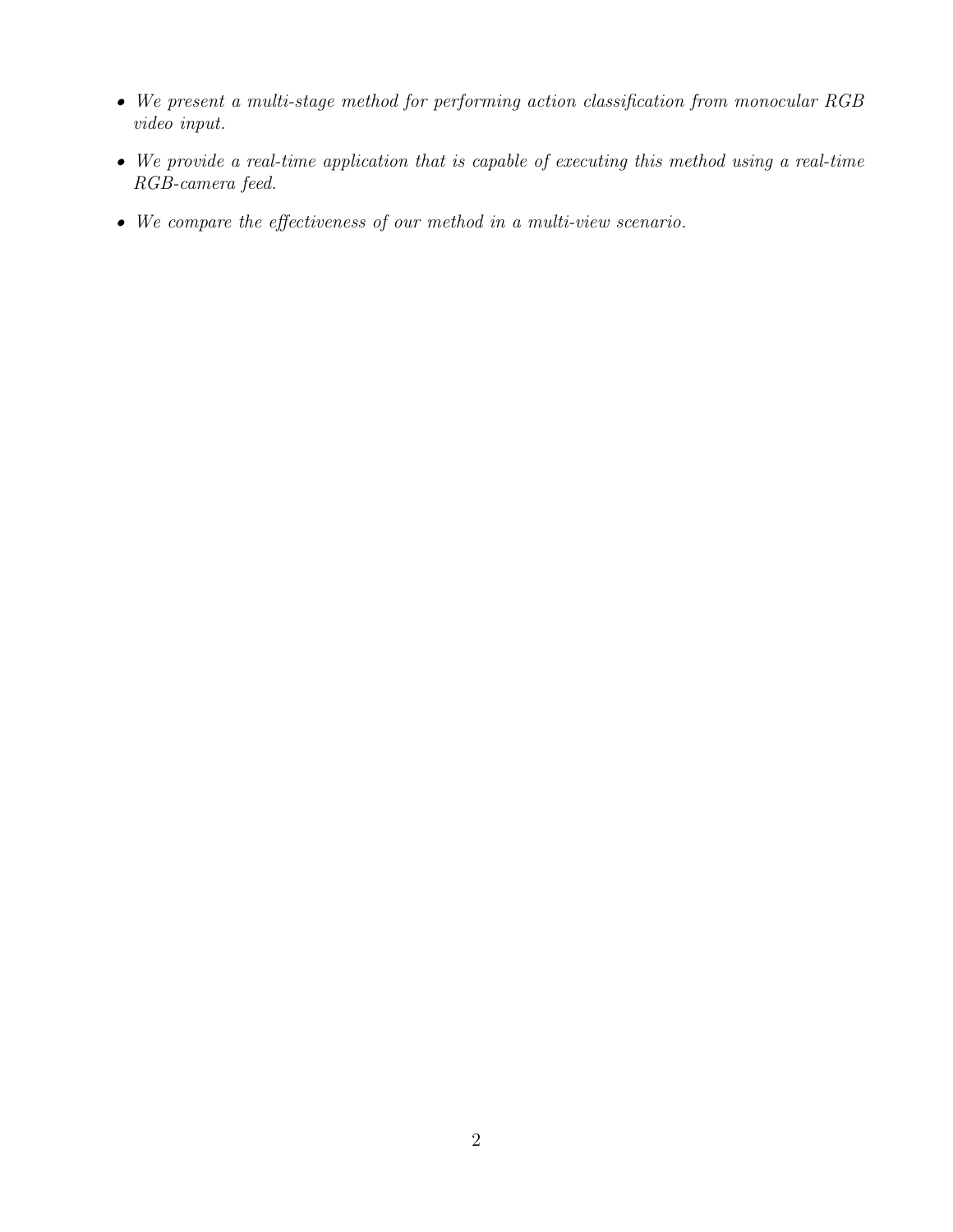## <span id="page-5-0"></span>2 Related Work

Various methods for action recognition were previously proposed. Some earlier implementations focused on the classification of hand actions and facial expressions from camera images through the use of hidden Markov models, finite-state machines, and various types of neural networks[\[1\]](#page-31-1).

Using additional data from a scene such as depth information proved valuable and the availability of cameras that could provide this data such as the Microsoft Kinect paved the way for more effective methods for action recognition. By using depth images it was possible to classify simple motion actions with support vector machines [\[2\]](#page-31-2).

Various developments in pose estimation using the Kinect sensor [\[3\]](#page-31-3) led to the availability of a pose estimation system in the Kinect SDK which can accurately estimate human joint positions in 3D space from data provided by the Kinect sensor. This pose estimation system allowed for the successful application of data mining classification methods for action recognition such as decision trees and naive Bayes[\[4\]](#page-31-4).

Methods originally used in speech recognition also proved to be effective when using joint positions as input data, such as Dynamic Time Warping[\[5\]](#page-31-5).

Recurrent Neural Networks (RNNs) can be used to effectively perform action recognition due to the ability to learn patterns in data where an order is significant, in this case, chronological order of input frames. The implementation of RNN used most in previous works related to the action recognition problem is the Long-Short Term Memory(LSTM) implementation. A newer implementation is the Gated Recurrent Unit implementation. Chung et al. [\[6\]](#page-31-6) have found these two implementations to be comparable in performance, while outperforming the traditional tanh implementation, but noted that further experimentation would be required for evaluation. A 2-Stream RNN was used previously to recognize actions from a Kinect video feed by focusing on identifying hand and face positions[\[7\]](#page-31-7).

Rwigma et al. proposed a differential evolution approach to optimize the weights of dynamic time warping for multi-sensory based action recognition which also used additional sensory data, such as from wearable inertial sensors and a Kinect sensor, included in the UTD-MHAD dataset and achieved an accuracy of 99.4%[\[8\]](#page-31-8). A method for extracting joint positions from images without additional depth information was previously proposed[\[9\]](#page-31-9) and an application using this method is currently available for use in the form of OpenPose.

OpenPose determines skeleton keypoints from RGB-video and previous methods, such as dynamic time warping, have been shown to work on the data obtained through OpenPose as well. Such a method was proposed by Schneider et al. [\[10\]](#page-31-10) who used the UTD-MHAD action dataset for their work, achieving an accuracy of 77.4%, but considering only a select few actions in the dataset. This shows that OpenPose can be used instead of specialized hardware and the potential results that could be obtained by using normal RGB-cameras.

Another challenge for action recognition methods is to be able to perform in view-invariant scenarios. For these scenarios. Ghorbel et al. [\[11\]](#page-31-11) proposed a pipeline where 3D skeletons are first extracted using a CNN-based pose estimator, such as VNect, then applying feature extraction methods and a Support Vector Machine model to classify actions. The methods they proposed for feature extraction are Lie Algebra Representation of body-Parts (LARP), based on describing the geometric relationship between different coupled body segments, and Kinematic Spline Curves (KSC), utilizing the computation of kinematic values such as joint position, velocity, and acceleration. They applied their method to the Northwestern-UCLA multi-view action dataset, outperforming various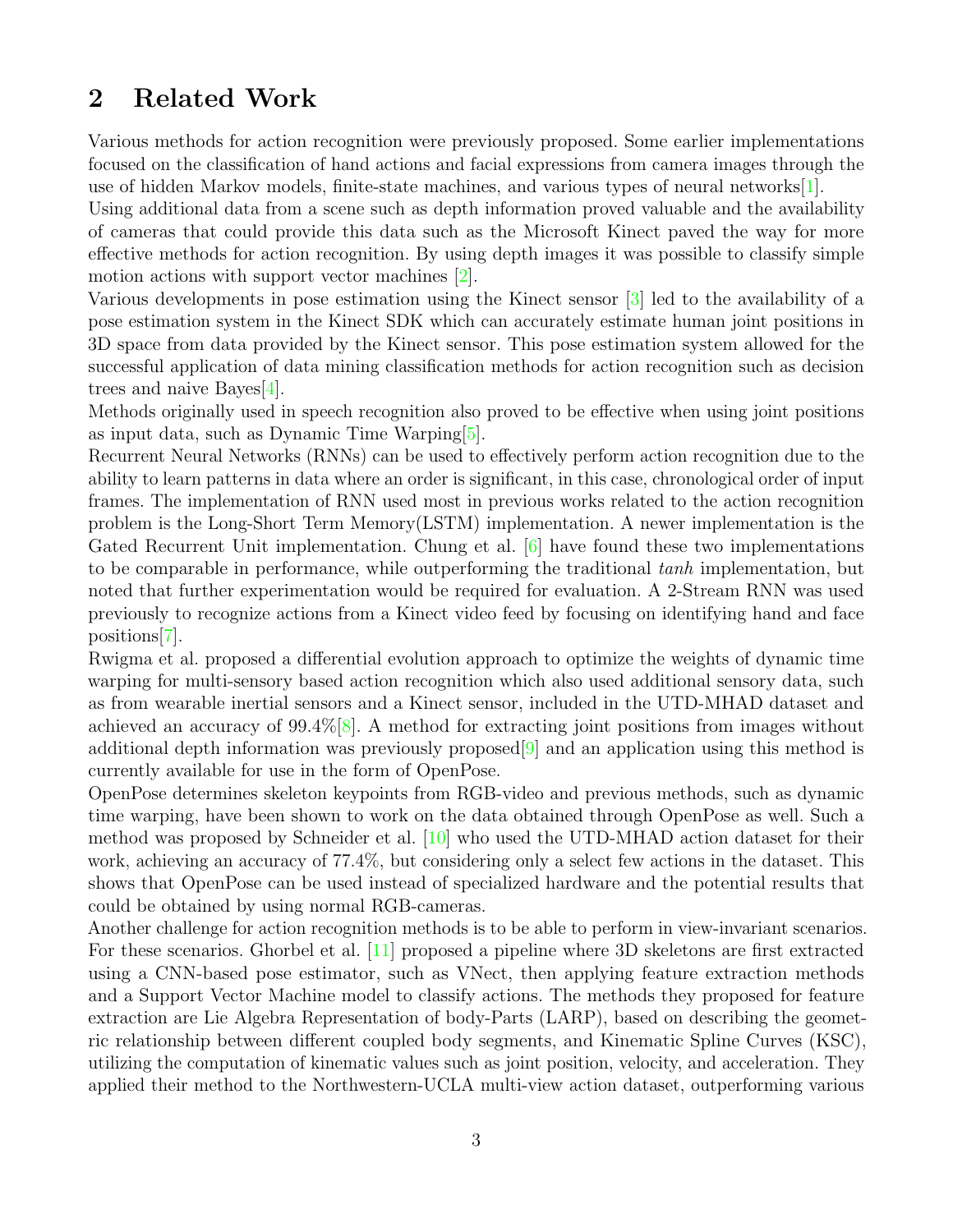previously proposed methods by achieving a mean accuracy of 77.5%.

Baptista et al. [\[12\]](#page-31-12) proposed a method for view-invariant action recognition, using a 3D pose estimator and a Long Short Term Memory(LSTM) based RNN to classify actions. On the NW-UCLA dataset, they achieved a mean accuracy of 79.9%.

Noori et al. [\[13\]](#page-32-0) proposed a method combining keypoints generated by OpenPose with a LSTM-based RNN model to classify actions, regardless of the viewing angle of the recorded video. By calculating what they call "temporal motion features" from keypoints for any sequence of consecutive frames before passing it to an RNN, they show that a robust view-invariant action recognition system can be created. Through their method, they achieved an accuracy of 92.4% on the Berkeley MHAD dataset. By comparing their results with conventional approaches such as SVM, Decision Trees, and Random Forests, they display how a RNN-based model can outperform these approaches at performing activity recognition.

These previous skeleton-based RNN approaches have relied on either the availability of 3D pose estimations or feature extraction from 2D pose estimations. It is often assumed that 3D data is more informative than 2D data when it comes to the problem of action recognition. This is however not necessarily correct, as demonstrated by Marshall et al. [\[14\]](#page-32-1). Because of this, and since 3D pose estimation is generally more computationally intensive, we use 2D pose estimation in our work. Above that, we further limit the processing of the estimated joint positions, before applying any model, to only scaling to further reduce the computational power required and also improve real-time performance. Furthermore, we evaluate the overall performance of GRU compared to LSTM for our specific representation of data, carefully taking memory usage, classification speed and classification performance into consideration.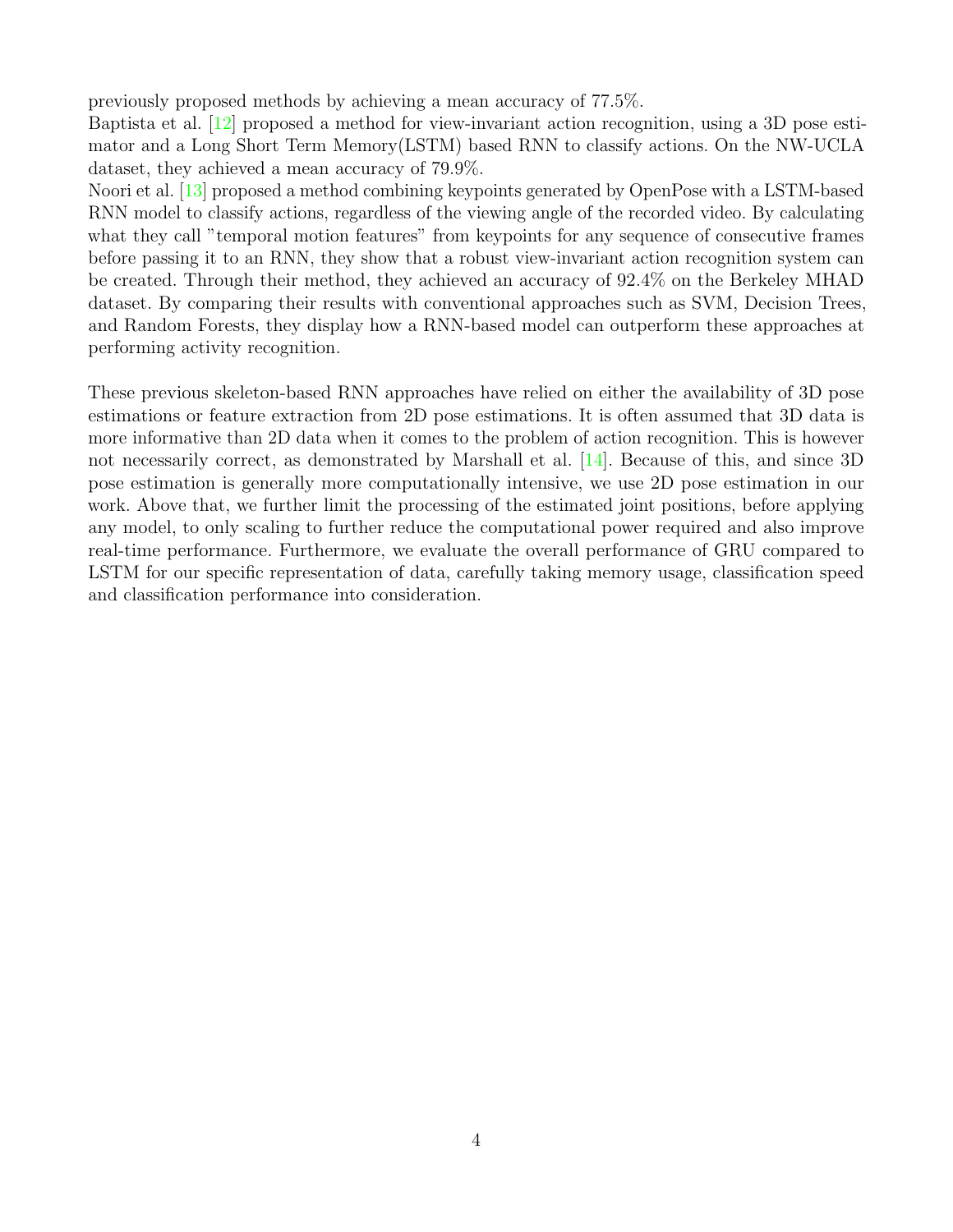## <span id="page-7-0"></span>3 Fundamentals

First, we explain the performance metrics used to evaluate our method's performance. We will also provide a brief introduction to OpenPose and recurrent neural networks, the core components of our approach to multi-stage action recognition.

#### <span id="page-7-1"></span>3.1 Performance metrics

There are several metrics which we can consider to illustrate the performance of our method. We will mainly be looking at the overall accuracy for this multiclass-classification problem. This is also the metric we can best compare to with previous methods. The accuracy is defined as the correct prediction divided by the total predictions which can be described by the following formula:

$$
Acc = \frac{P_{true}}{P_{true} + P_{false}}\tag{1}
$$

Another metric of interest is the time required to perform the classification. This is important due to our goal of having the application perform in real-time. While this metric is somewhat ambiguous considering the differences in computing power between machines and advances in technology, it is still important to achieve real-time viability using what is conventionally available at this time. For this we look at the Frames per Second we can achieve in the real-time application.

#### <span id="page-7-2"></span>3.2 OpenPose

An important stage of our action recognition approach is OpenPose<sup>[\[9\]](#page-31-9)</sup>. OpenPose is used to perform joint keypoint estimation. OpenPose is a system that is capable of detecting multiple individuals and estimate pre-defined joint keypoints, such as at the wrists or shoulders. By acquiring the keypoints it can form a skeleton for the people in the images by connecting their keypoints. It offers a few different keypoint models to choose from including a 15-, 18- and 25-keypoint body model. The difference between these models originates from the datasets they were trained on. Specifically, the 15 points model was trained using the MPII dataset, the 18 points used the COCO dataset and the 25 points used an altered COCO dataset. The models have different characteristics in terms of speed and accuracy, but at the time of writing the 25 point model is stated to be both the fastest and most accurate model. This 25 point model will be what we use in our method.

Optionally, additional hand and/or face keypoints could be included in the model at the cost of some performance loss. In its pipeline, OpenPose uses a convolutional neural network model created with Caffe to generate Part Confidence Maps(PCM) and Part Affinity Fields(PAF), an important part of the OpenPose pipeline which are then combined in a following step to form keypoint based skeletons of every individual. The architecture for this CNN model can be found in Figure [2.](#page-8-0) Perhaps most importantly, OpenPose performs rather well on a modern (2020) computer, allowing for its estimation to be performed in real-time on camera or (pre-recorded) video input making it suitable for our purposes.

OpenPose is an open-source library for real-time multi-person pose estimation. It relies on a greedy bottom-up approach to achieve high-quality results while not requiring additional computing power with an increasing amount of people in a scene. It achieves this by using convolutional neural networks to generate confidence maps for body part locations and a set of vector fields to encode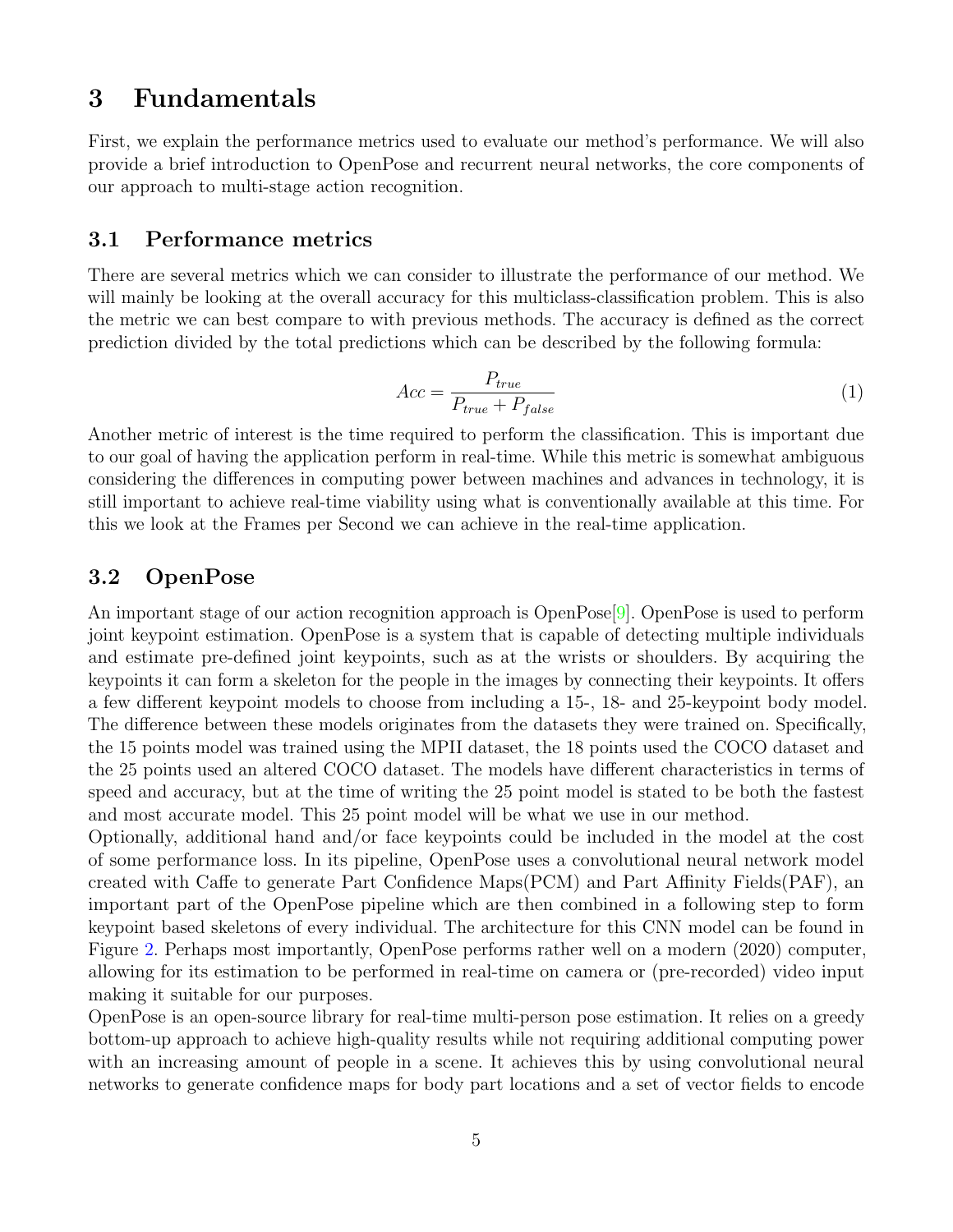affinities between body parts. By using both these maps it can perform bipartite matching to find associations between candidate bodyparts to construct limbs. An illustration of this process used can be found in Figure [1](#page-8-1) sourced from [\[9\]](#page-31-9). Conventional top-down approaches have used

<span id="page-8-1"></span>

Figure 1: OpenPose processing pipeline. OpenPose takes the entire image as the input(a) for a two-branch CNN to jointly predict confidence maps for body part detection, shown in (b), and Part Affinity Fields for parts association, shown in  $(c)$ . The parsing step performs a set of bipartite matchings to associate body parts candidates (d). And finally, assemble and output them as full-body poses for all people in the image  $(e)$ . Image from  $[9]$ 

<span id="page-8-0"></span>

Figure 2: OpenPose Architecture Neural Network, a two-branch multi-stage CNN. This network generates Part Confidence Maps and Part Affinity Fields, (b) and (c) in Figure [1.](#page-8-1) The image is first analyzed by a convolutional network, generating a set of feature maps F that is input to the first stage of each branch. Each stage in the first branch predicts confidence maps  $S<sup>t</sup>$ , and each stage in the second branch predicts Part Affinity Fields  $L<sup>t</sup>$ . After each stage, the predictions from the two branches, along with the image features, are concatenated for the next stage. The top branch predicts the confidence maps and the bottom branch predicts the affinity fields, which are subsequently used during bipartite matching and parsing to form full-body pose outputs. Image from [\[9\]](#page-31-9)

person detectors to identify individual bodies in images such that single person pose-estimation can be performed. This approach to multi-person pose estimation requires an increasing amount of computational performance with an increasing number of bodies in the scene while suffering accuracy degradation when people cluster together. The bottom-up approach as employed by OpenPose mitigates these issues through their part-affinity field(PAF) method.

More details about the exact operations performed by OpenPose can be found in their paper [\[9\]](#page-31-9).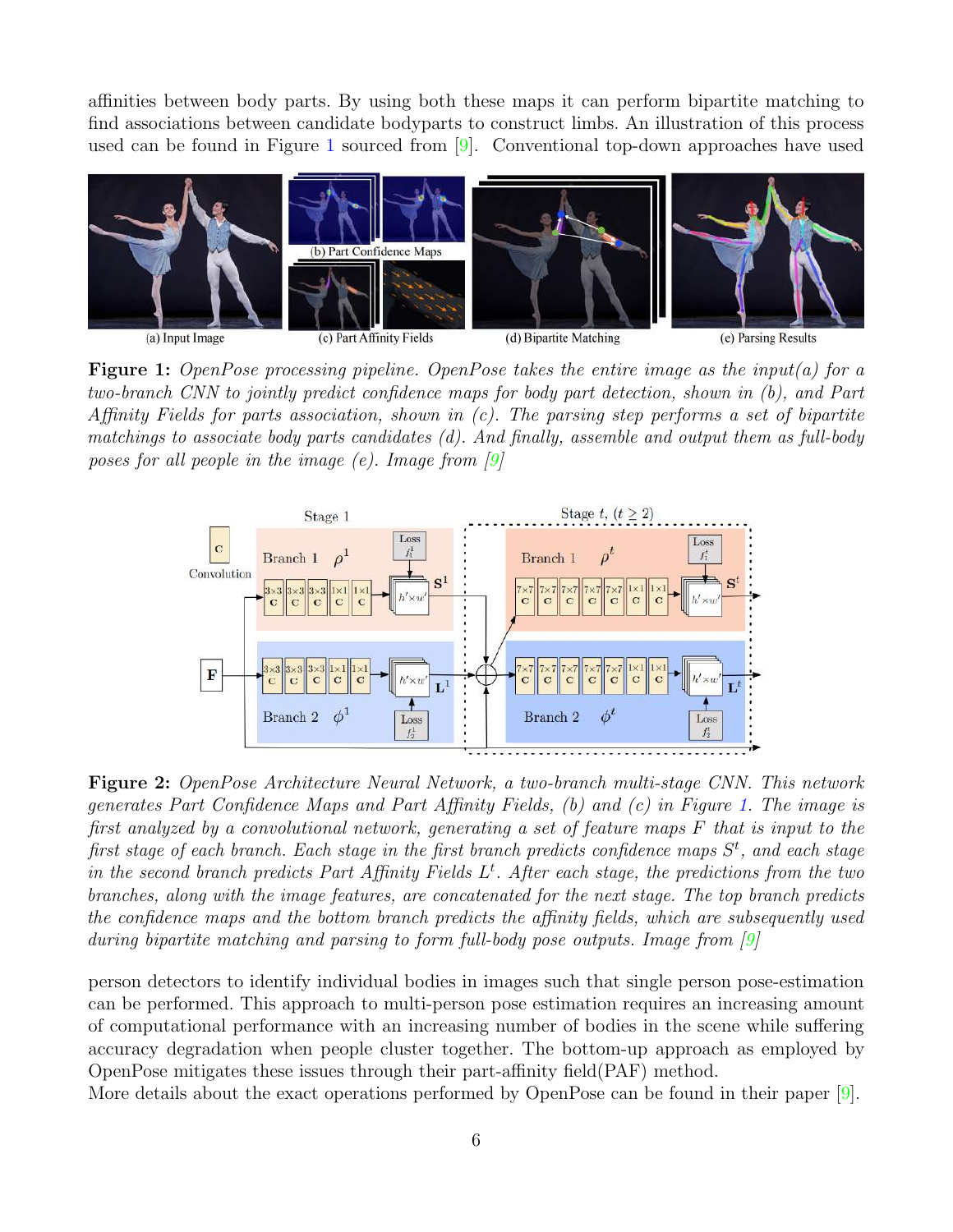#### <span id="page-9-0"></span>3.3 Recurrent Neural Network

Recurrent Neural Networks(RNNs) are a type of neural network that make use of recurrent layers or recurrent nodes. These nodes come equipped with a form of memory that allows them to store their own output from a previous input iteration and include it in the calculation for the output of subsequent iterations. This enables RNNs to recognize features in the input data where the chronological sequence is significant. In our case that would be the sequence of keypoint locations extracted from subsequent frames of the video.

Strictly, the only difference between recurrent nodes and simpler conventional nodes is the fact that recurrent nodes can use their previous state in their calculations for their following state, given subsequent iterations of inputs. The exact method of how this is achieved differs based on the implementation of the recurrent nodes. In Figure [3,](#page-9-1) the working of an RNN cell can be viewed unfolded over several timesteps. Essentially, for any given input  $x_t$  in timestep  $s_t$ , a recurrent cell can use some of its own output from the previous timestep  $s_{t-1}$  to produce the output for the current timestep  $o_t$ .

<span id="page-9-1"></span>

Figure 3: A recurrent neural network and the unfolding in time of the computation involved in its forward computation. LeCun et al. [\[15\]](#page-32-2)

A commonly used implementation is Long Short-Term Memory (LSTM) implementation. A newer implementation that boasts performance similar to LSTM is the Gated Recurrent Unit(GRU) implementation.

Both LSTM and GRU make use of gates to control the flow of information through these nodes. These gates dictate how much influence its input and previous states have on calculations. There are connections into and out of these gates which have trainable weights that essentially determine how a gate handles the flow of information. The notable difference between the LSTM and GRU implementations is the layout of these gates. LSTM units use three gates, an input, output and a forget gate. GRU units only use input and forget gates in a configuration that differs from LSTM. Gates offer trainable parameters for a network model meaning that GRU models will have fewer trainable parameters than LSTM models if they are otherwise configured identically. Figure [4](#page-10-1) illustrates a general layout for an LSTM and GRU.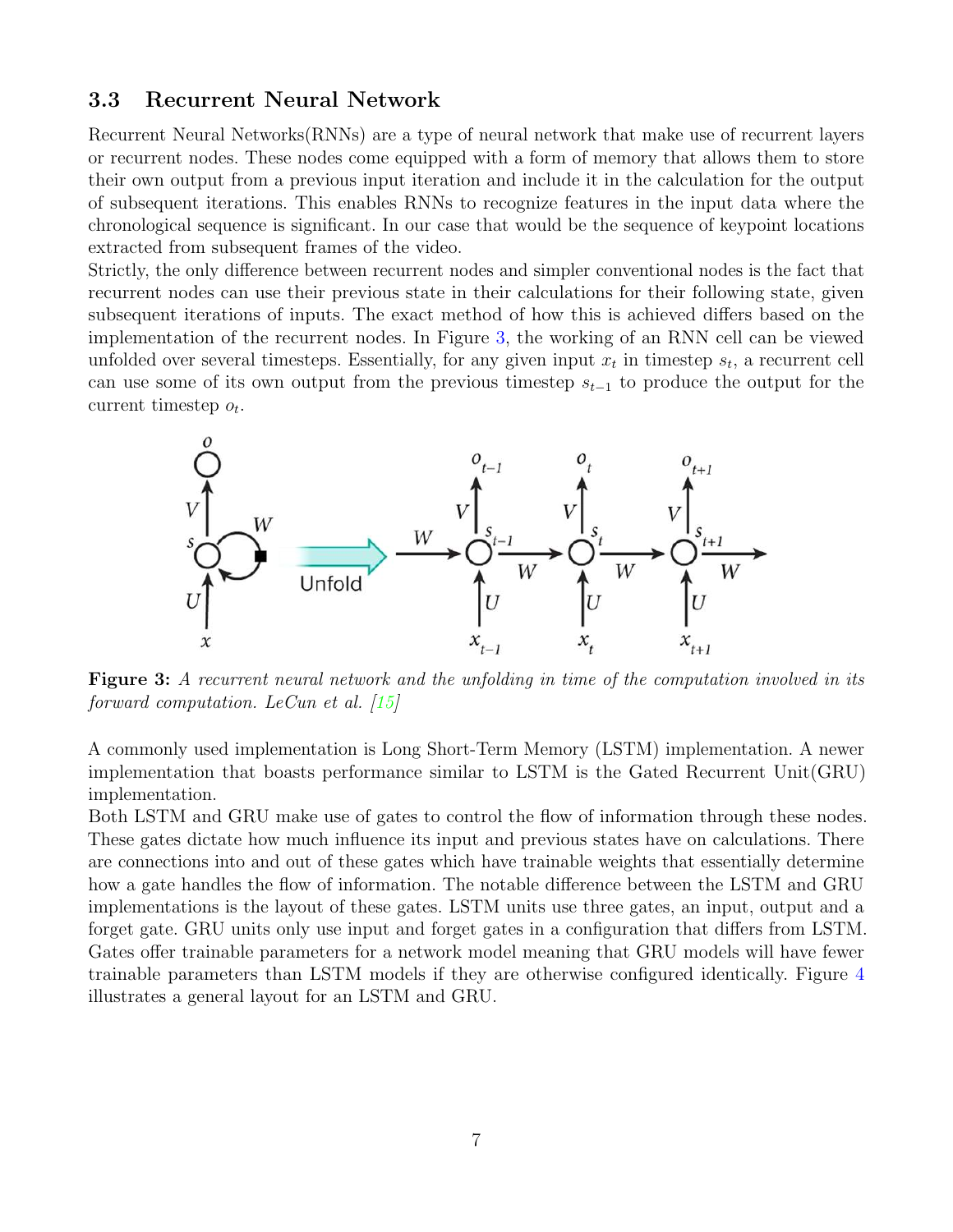<span id="page-10-1"></span>

Figure 4: Illustration of an LSTM-node and a gated recurrent unit (GRU). ( a) In an LSTM-node i, f, and o are the input, forget, and output gates, respectively. c and  $\tilde{c}$  denote the memory cell and the new memory cell content respectively. (b) in a GRU-node r and z are the reset and update gates, and h and h are the activation and the candidate activation. Chung et al.  $[6]$ 

# <span id="page-10-0"></span>4 Baseline Methods

As a baseline method, we use Schneider et al. [\[10\]](#page-31-10). Their proposed method for monocular action recognition is based on Dynamic Time Warping(DTW). They also use OpenPose, but with the COCO trained 18-keypoint model. It is the most similar recent method on this subject we could find. It differs from our method that instead of DTW we propose to use RNNs. More specifically, we use LSTMs and GRUs in our method.

For our method, we also do not need to select a subset of actions from the dataset to perform classification on. This gives us more samples to work with while also including some action sets that are rather similar in terms of movements performed which may make the initial classification problem more challenging overall.

Furthermore, we also include some comparisons of our method with the performance of more "basic" neural networks which use only dense layers to illustrate the effectiveness of recurrent layers for this problem.

Lastly, we pay attention to the performance of our method compared to methods that use the additional sensor data available in the same dataset we used. While these methods should have an advantage over our method due to them simply having more data to work with, it is also interesting to see how close we are to matching the performance of these methods.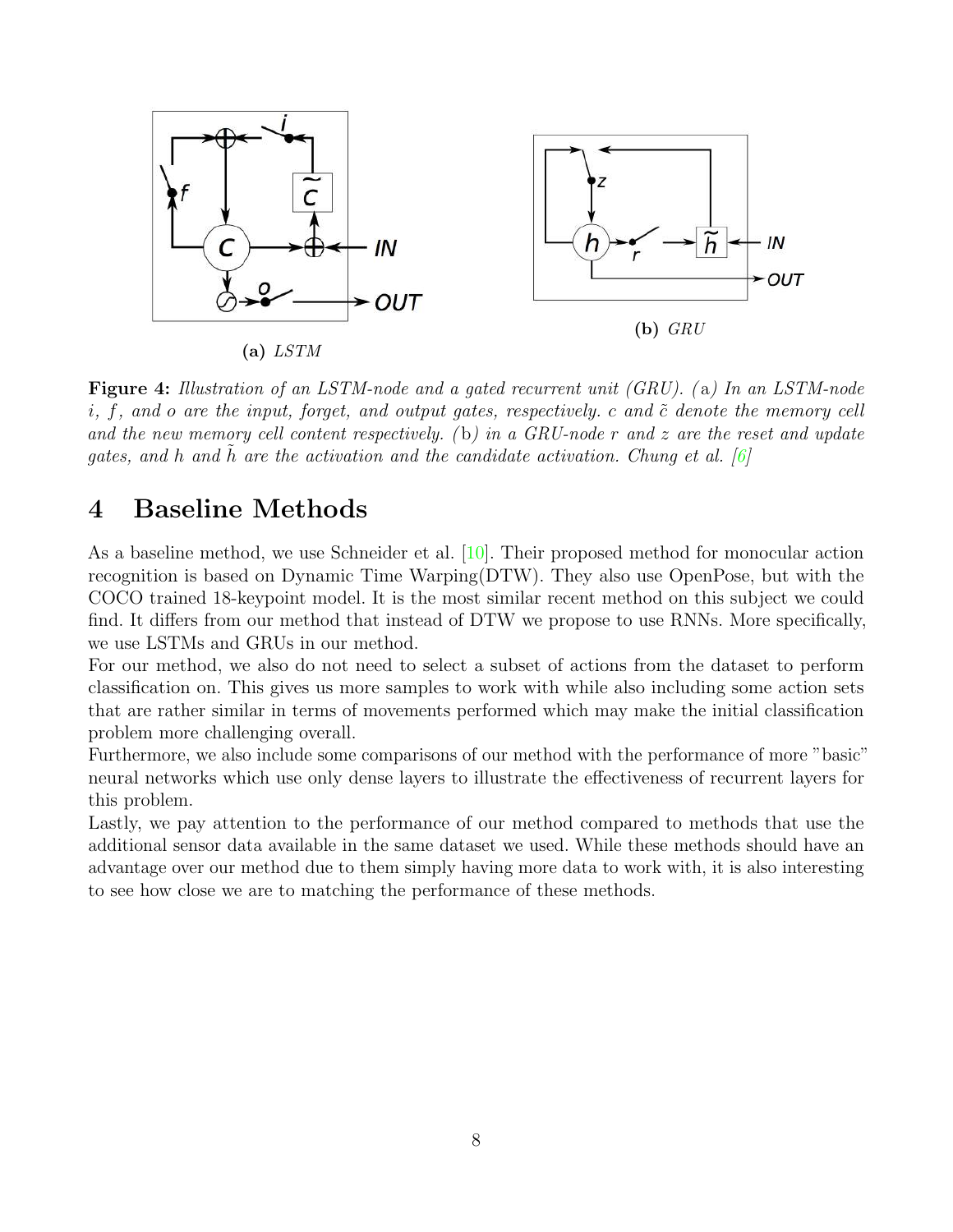# <span id="page-11-0"></span>5 OPNNAR

In this section we describe our method, OPNNAR, in full. OPNNAR uses RNNs to classify actions from RGB-video by applying 2D joint estimation on the video and performing action classification by using a neural network on the sequence of joint positions extracted from the video. This can be viewed as a two-step approach of joint estimation followed by action classification. This method could potentially prove more effective than performing classification directly on the input video. This is because extracting keypoints effectively filters out large portion of data insignificant to action recognition, but there is also the risk that reducing an image to a 2D keypoint skeleton is too restrictive, filtering out too much data.

There will be no use of any data other than the RGB-video. This will exclude any depth imagery or additional sensory data. Further in this section, a more detailed explanation of the method can be found from the pre-processing steps up to the implementation method in the real-time application. A global overview of the method can be found in Figure [5](#page-11-1) and the pipeline involved in Figure [6](#page-11-2)

<span id="page-11-1"></span>

Figure 5: Overview of OPNNAR process. We use OpenPose to get pose estimations from an input image sequence. Then, we scale the collected data before it is fed to an RNN model, which in-turn generates a label for the action.

<span id="page-11-2"></span>

Figure 6: OPNNAR pipeline. RGB video is fed to OpenPose. OpenPose outputs 25 keypoint coordinates per frame which are stored in a table. When we have collected 5 seconds worth of keypoints in the table (75 frames in the UTD-MHAD dataset) we scale the keypoints such that they all fall within a  $[0,1]$  range. This table is then fed to an RNN model which attempts to classify the action represented in the table and generates an output label. An example of one such RNN model can be found in Figure [8](#page-16-1) on page [14.](#page-16-1)

We use OpenPose to extract keypoint coordinates for each frame of the input video and scale the sequence of coordinates [\(5.1\)](#page-12-0). We feed this data to an RNN model which then classifies the input as one of the actions which it has trained on in the dataset  $(5.2)$ . The real-time implementation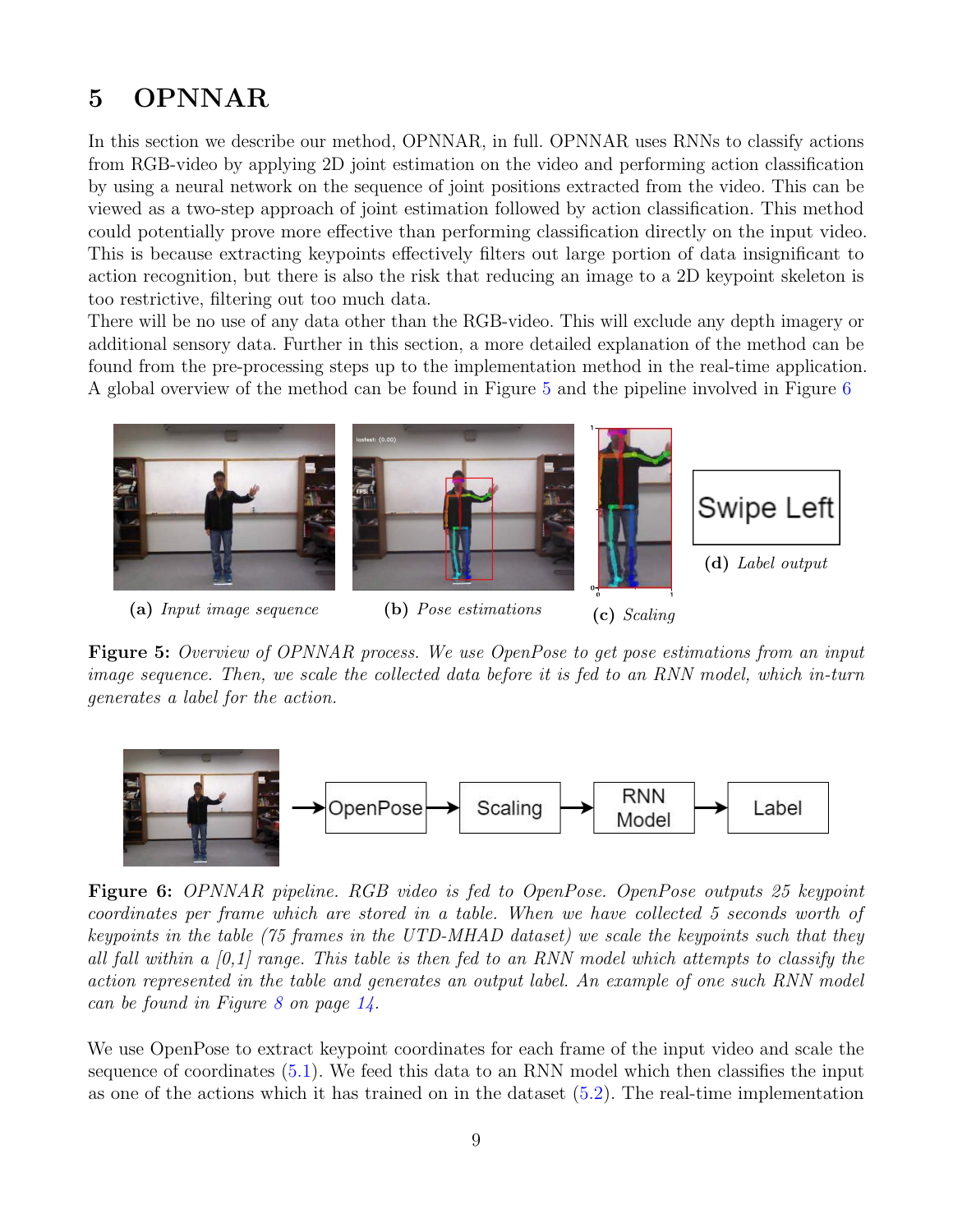contains some minor modifications in terms of pre-processing, details of which are further explained in Section [5.3.](#page-16-0)

### <span id="page-12-0"></span>5.1 Data pre-processing

We have chosen to represent the data in a way that is as consistent as possible across samples while simple to apply. The values are scaled such that the keypoint coordinates will be values within the interval [0,1]. In short, this is done by cutting out a bounding box which preferably exactly includes the person performing the action. To achieve this we use OpenPose to get an array of coordinates spanning a fixed time-frame and then translate and rescale the keypoint coordinates such that they match our criteria.

The following sections will explain how we approach, keypoint extraction and which scaling methods we propose and evaluate.

#### <span id="page-12-1"></span>Keypoint Extraction

First, the video will be run through OpenPose to get the 2D keypoint coordinates. For this, the BODY 25 model is used which attempts to extract 25 keypoints from a frame of the video giving us  $25(x, y)$  points in the plain. This is done for each individual frame in the video. The keypoint data is stored in a datagram, or 2D array, consisting of 50 columns (25 x columns followed by 25 y columns), as 1 row for each frame.

For training we want the shape of the input datagrams to be fixed. Since the videos are of variable length adjustments need to be made to achieve this. We have selected the input shape to consist of 5 seconds of input (75 frames on 15 fps video) which means that longer actions will be cut off and shorter actions will be padded. For shorter inputs, the array is padded at the front rows with copies of the row corresponding to the first frame such that the actual action is contained in the latter rows of the array. For longer inputs, only the last 5 seconds of input are taken, and thus anything before that is cut out. The reason for using this approach is that for this problem it is assumed that the latter section of the input is more significant for being able to recognize a action.

#### Scaling Methods

There exist several methods for scaling. Regardless of the method we choose, the values that the model has to evaluate be within the interval [0,1].

#### Exact inclusion approach

in the exact inclusion approach the person is cut out of the frame, thus translating and scaling such that we subtract all  $x$  and  $y$  coordinates with the minimum of all  $X$  coordinates and the minimum of all Y coordinates respectively. After this mapping of  $(x, y)$  to  $(\tilde{x}, \tilde{y})$  divide the  $\tilde{x}$  and  $\tilde{y}$  by the maximum of all  $\tilde{x}$  coordinates and  $\tilde{y}$  coordinates respectively. This means that in the image we end up with a rectangle bounding box which exactly includes the area where the subject performing the action has been for the last 5 seconds of input and the area itself is scaled for [0,0] top-left to [1,1] bottom-right.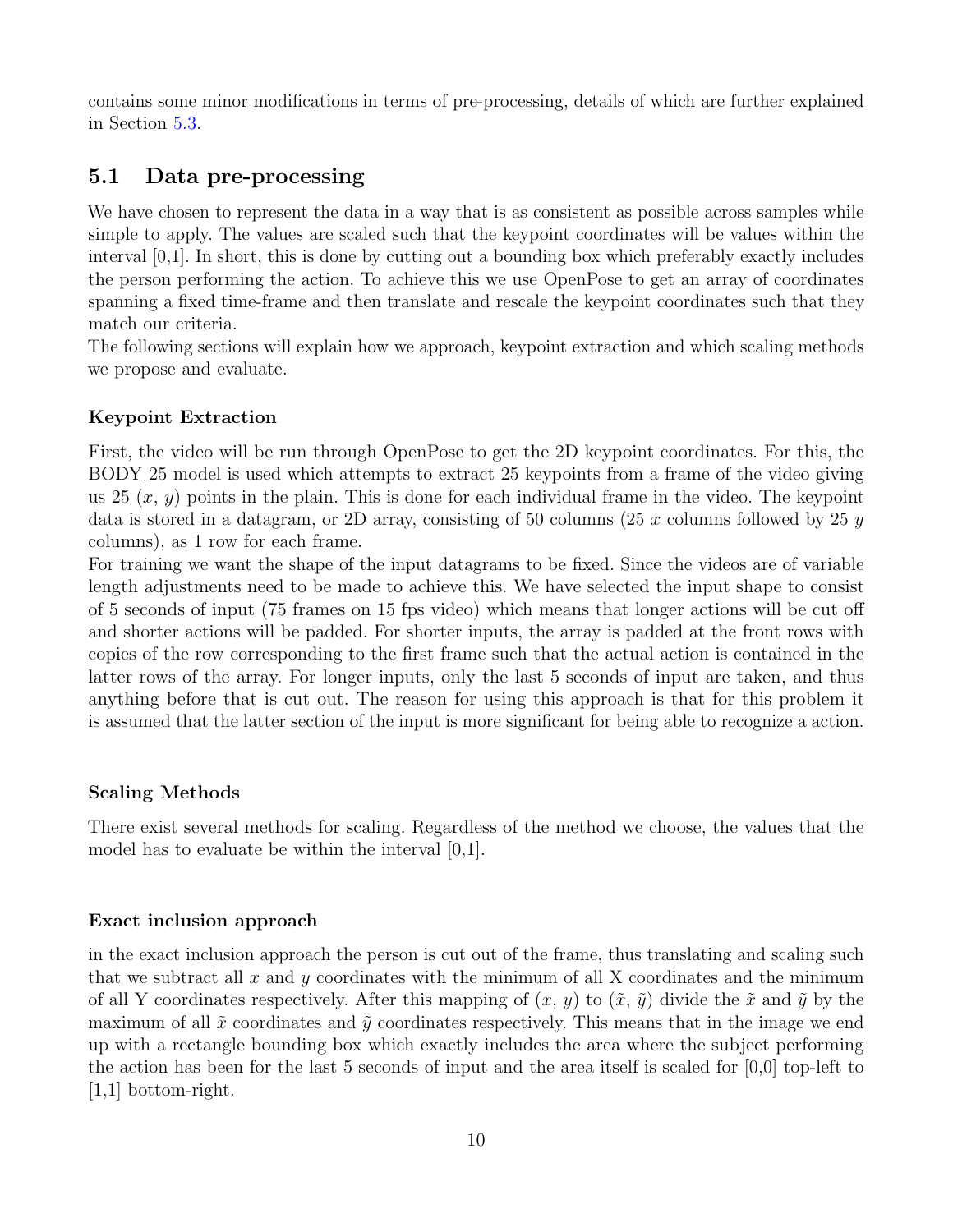Figure [7](#page-13-0) shows an example of the exact inclusion scaling method. It essentially draws a bounding box around a detected person such that it is exactly contained within the rectangle  $[0,1]\times[0,1]$  where the top-left is  $[0.0, 0.0]$  and the bottom-right is  $[1.0, 1.0]$ .

<span id="page-13-0"></span>

Figure 7: Example of the scaling method on a video from the UTD-MHAD dataset. A bounding box is drawn to exactly contain the area of the keypoints, designating the area to be evaluated by the model.

### Fixed-Center approach

The Fixed-Center approach attempts to do something similar to the first approach but introduces a fixed point of reference to each input sequence. In this case, we adjust the values such that the neck keypoint in the first frame is always in the position [0.5,0.5]. Additionally, this method applies the same scaling factor to both the X- and Y-axis, meaning that the bounding box will effectively be a perfect square, which is not necessarily the case when using the first method. This is achieved by first translating the data such that the neck is at [0,0] then dividing all values in the array by twice the maximum absolute value found in the array and then translating again such that the neck keypoint of the first frame is at [0.5,0.5]. This will make sure the array values meet the described criteria.

Another variation on this would be to set the neck keypoint to 0.5 in every frame. However, doing so would cause a lot of variation in all other values when the neck moves around in the video causing a severe amount of additional unwanted noise and as such, we chose not to use this variation.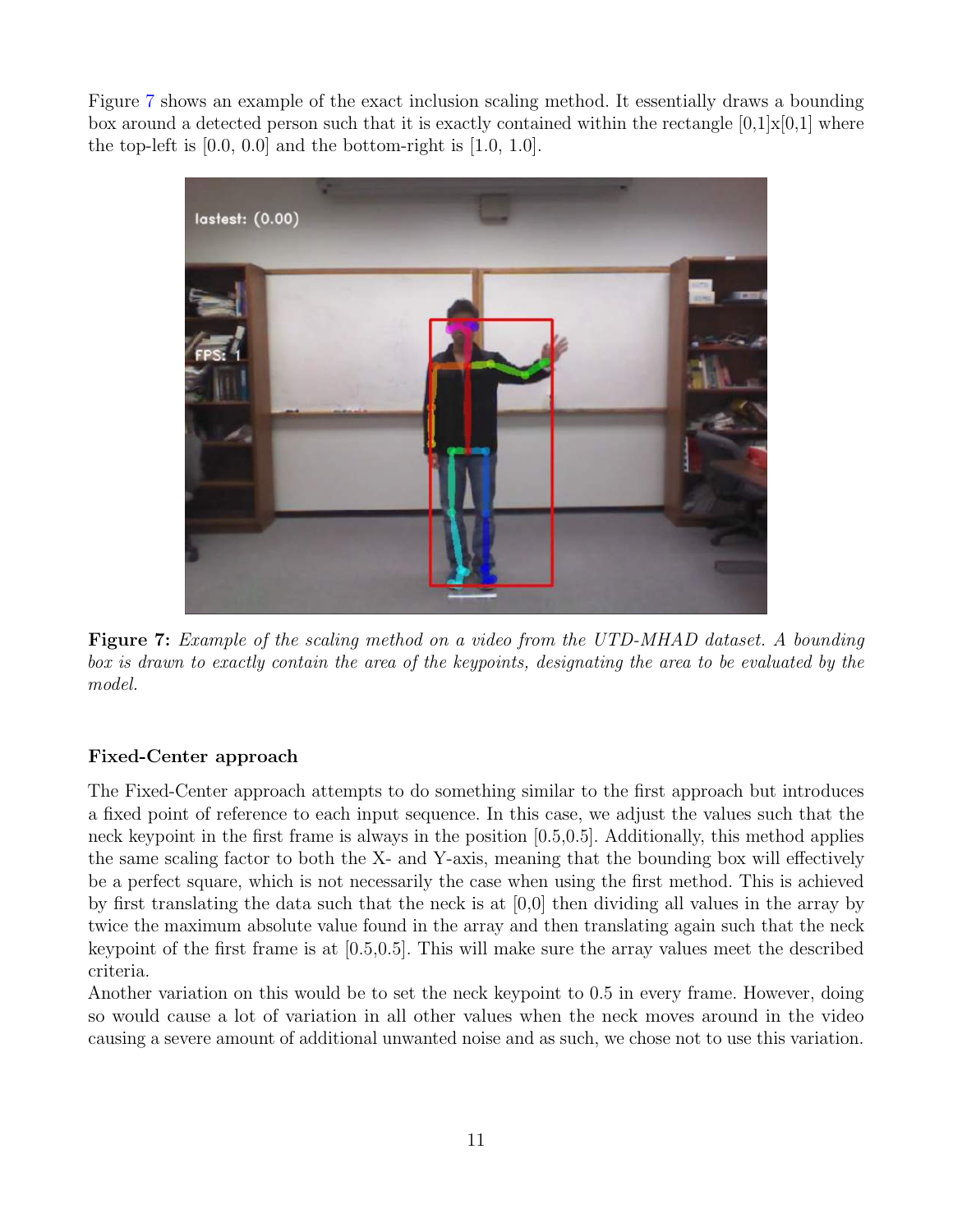#### Other notable methods

Other methods of scaling such as scaling based on the distance between two fixed keypoints were attempted but in the set of 2-dimensionally represented keypoints there is no set of 2 keypoints that can be consistently used to scale all values. This is due to the different orientations of the people in the video and their respective body parts. When this would be attempted anyway it causes other values to reach extremes which is not desired for both training or in a future application. However, a result of the chosen method of scaling may be that the model will likely not work or not work as well when for example only half of a body is visible in the frames of the input video.

This method was used in some previous methods, notably in [\[10\]](#page-31-10), where they also designed a method to select and filter keypoints specific for each action. However, we chose not to use this method of scaling.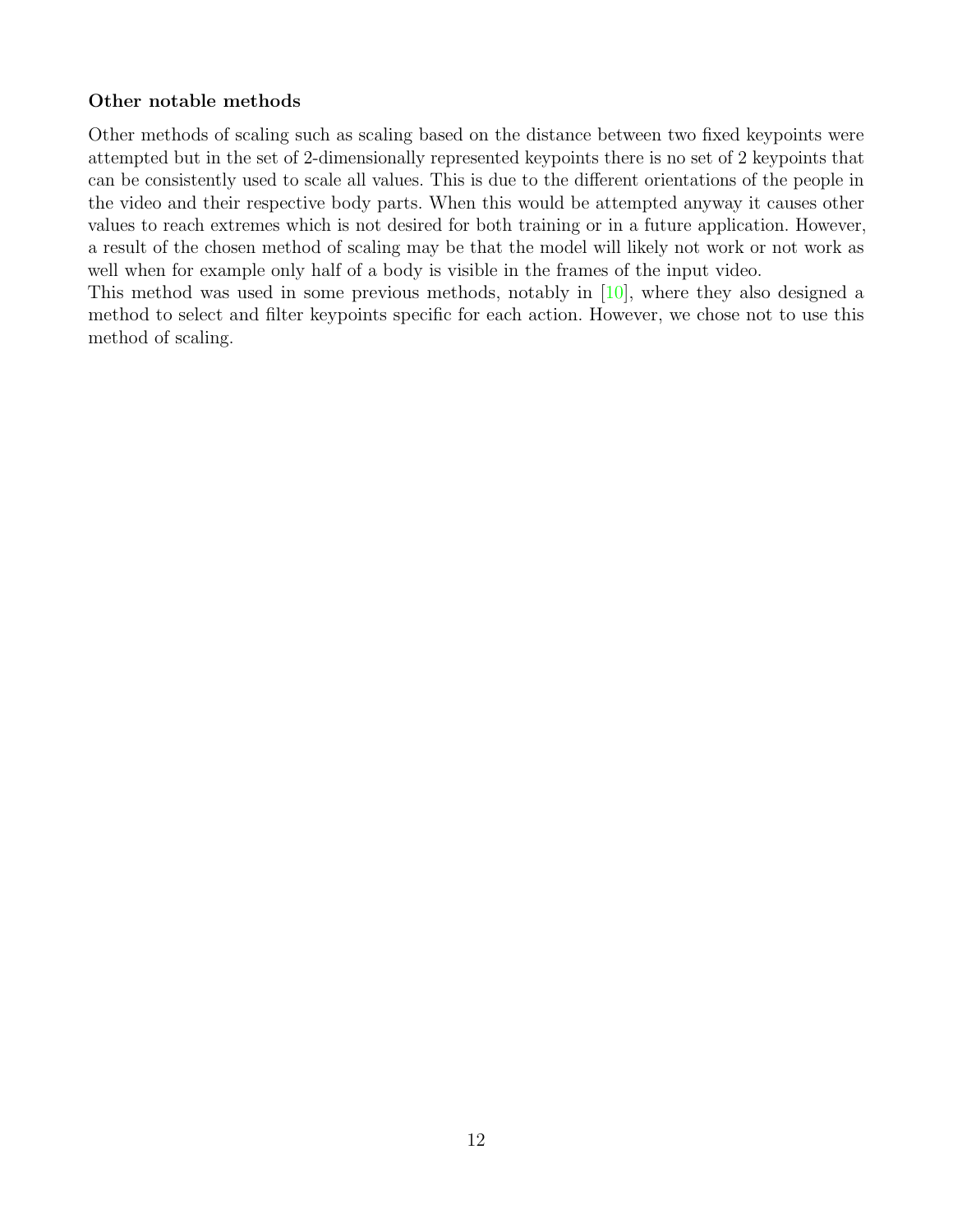## <span id="page-15-0"></span>5.2 OPNNAR Architecture

The OPNNAR architecture is designed such that it suits our problem best. Since one of our goals is to minimize the time required for classification there is no need to explore complex networks or networks that are computationally demanding, thus we attempt to create models that achieve a high degree of accuracy while minimizing the overall size of our networks.

### <span id="page-15-1"></span>5.2.1 LSTM vs GRU

We do not intend to design our own implementation of RNN cells or layers during this research, thus we will use some of the most popular existing implementations for our evaluations, namely LSTM and GRU as explained in a previous section. The LSTM and GRU layers are in practice very similar performance-wise with the favoured type varying on a case by case basis  $[6]$ . We need to establish if there would be any benefit in picking one over the other, mainly considering model accuracy, but also keeping in mind efficiency in terms of execution speed and model size.

### <span id="page-15-2"></span>5.2.2 Considerations

The variables considered when evaluating which models work best are:

- The number of subsequent recurrent layers.
- The number of units contained in each layer.
- The possible influence of the addition of one or several dense layers.

For comparison of the effectiveness of the use of recurrent layers, several different models consisting of only dense layers are also evaluated. This is also to verify our hypothesis that recurrent networks work well for a problem such as this one. Since the recurrent layers iterate over the input and thus can consider each value in the input data, the dense layer would need more units to provide a "fair" comparison. As such, a dense network with significantly more available hidden units is taken into consideration.

Recurrent layers can be stacked which influences the overall performance of the network. This is done by iterating over the activations of the previous layer per input iteration. For example, consider our input of 75 rows of 50 coordinates. The first recurrent layer, consisting of 100 units, would then iterate over this input row by row and calculate its activations per row giving us 75 rows of 100 activation states. A subsequent second layer would iterate over 75 rows of activations as if it was another input.

The number of units to take for each layer also needs to be evaluated. Observe that if a unit would be capable of learning the pattern of either an increase or decrease of values within a column over iterations, then we should have twice the number of input values per row than the number of units, which in our case means we have 100 units in the first layer. Any subsequent layers would then serve to recognize patterns in the activations of the previous layer. It should be noted that due to lack of comprehensible visualizations of said activations on the type of input data we weren't able to confirm said behaviour. However, the results still serve to confirm any hypotheses.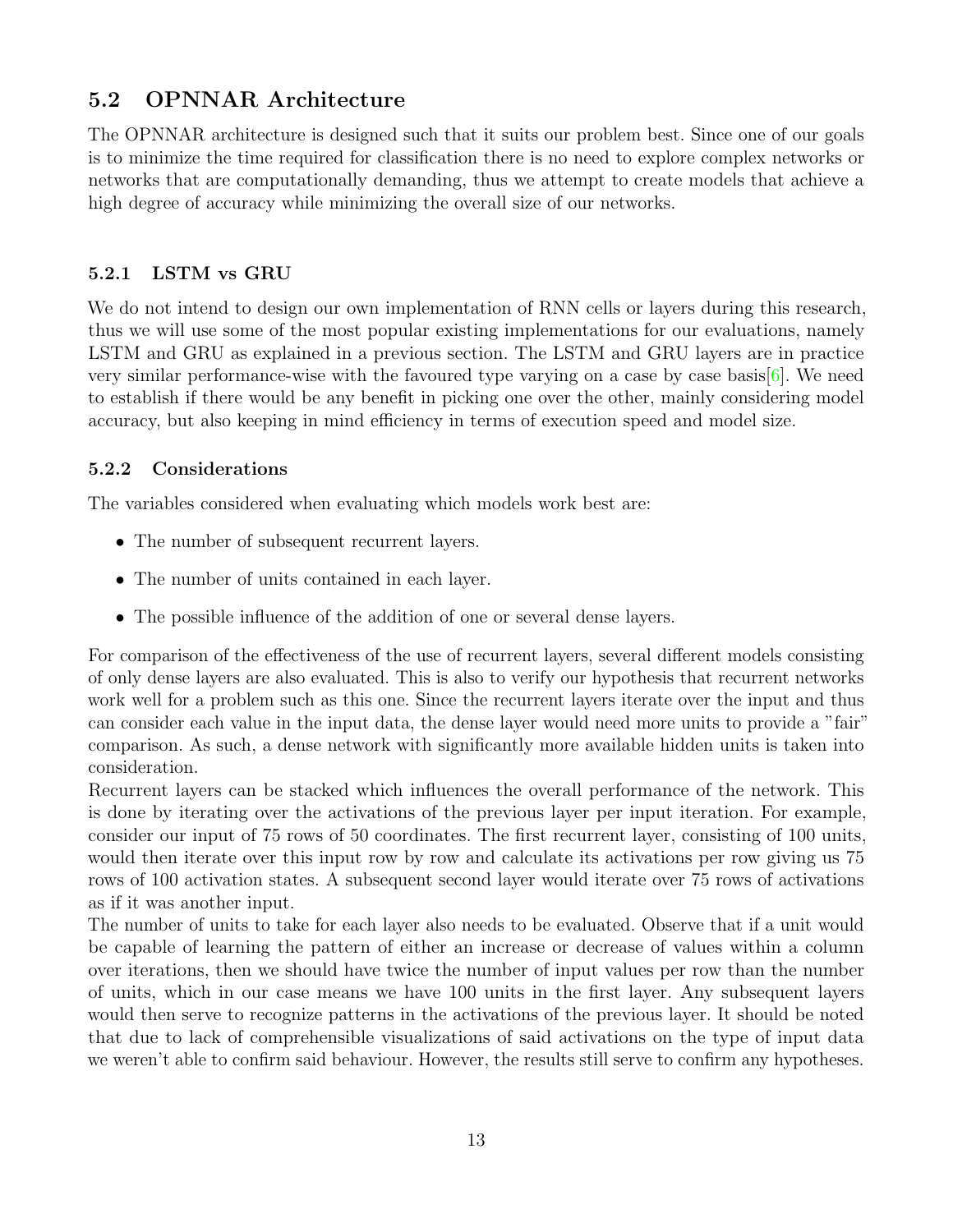<span id="page-16-1"></span>

**Figure 8:** Example model diagram (GRU100 + GRU250). The model takes a 75x50 array as input and feeds this to the recurrent layers for feature extraction. This example model has 100 units in the first GRU layer and 250 units in the second GRU layer, as can be seen from the output values. In the models we evaluate, any of the numbered layers can be a Dense, LSTM or GRU layer. These numbered layers being Layer 1, Layer 2, and sometimes a third layer, which is not present in this example, Layer 3. The final dense layer classifies these features to 1 of 27 actions.

An example of a model we evaluate can be found in Figure [8.](#page-16-1) It consists of an input layer, a dense layer functioning as an output layer and up to 3 layers sequentially connected between them. This specific example contains 2 layers between the input and the output layer. The number of units that a layer consists of can be derived from the value in the output of a layer. For simplicity we refer to the different layer types by their types and unit counts, thus a GRU layer consisting of 100 units would be referred to as GRU100.

## <span id="page-16-0"></span>5.3 OPNNAR implementation and Real-time Application

We constructed an example application which makes use of the camera of the user for input. Firstly it uses OpenPose to estimate the keypoint positions for any given input frame. Then it checks if enough time has passed since the last frame to include the keypoints in the current frame in input for our model. This needs to be done since our model expects 5 seconds of input spread over 75 rows containing 25 keypoint coordinates each. If enough time has passed the keypoints are stored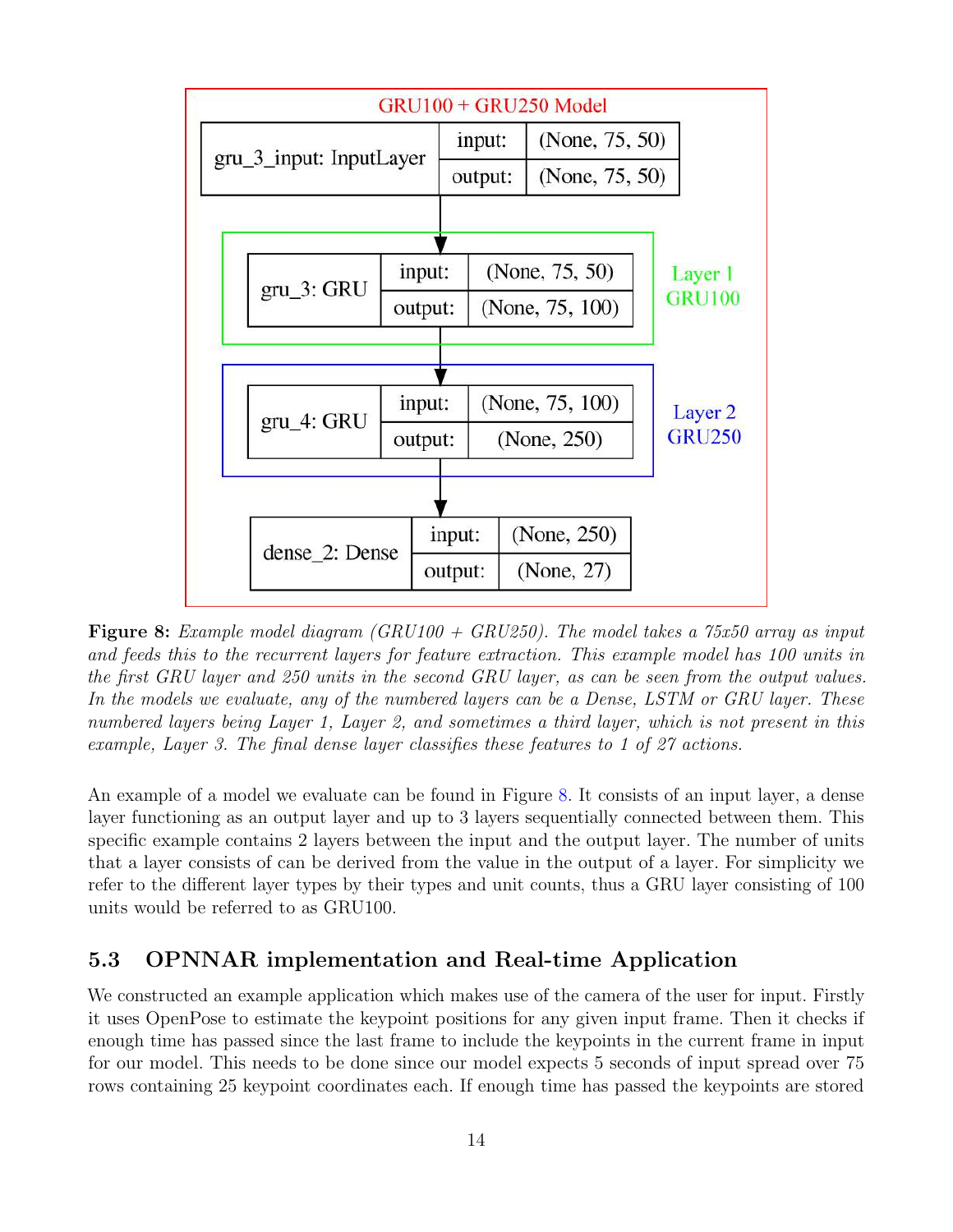in (or appended to) an array. If that would result in the array being longer than 75 rows then the oldest rows are removed from the array, essentially forming a FIFO queue. If too much time had passed since the last such that two or more steps would need to be stored to keep up then duplicate rows are appended until it caught up. This process ensures that the input requirements are met for our model, or more specifically that it matches the format of the dataset the model has trained on as closely as possible. Essentially, we extract data from live footage in a similar way as explained in the pre-processing section, with some alterations in order to reliably apply to camera input, such that we end up with an array of keypoint data that is effectively the same in format as what the model trained on.

Naturally, scaling is also necessary on the live input and will be performed before we feed the data to the model. Due to both our scaling methods, as described in section [5.1,](#page-12-1) requiring knowledge of the highest and lowest value in the entire sequence of keypoint data, we cannot simply re-use previously scaled values and thus we need to rescale the entire array of keypoint data for every frame of continuous camera input. Lastly, we let our model perform the estimation and then display the estimated action with the highest confidence on screen. The application makes use of the model with 2 stacked GRU layers consisting of 100 and 250 units for its predictions.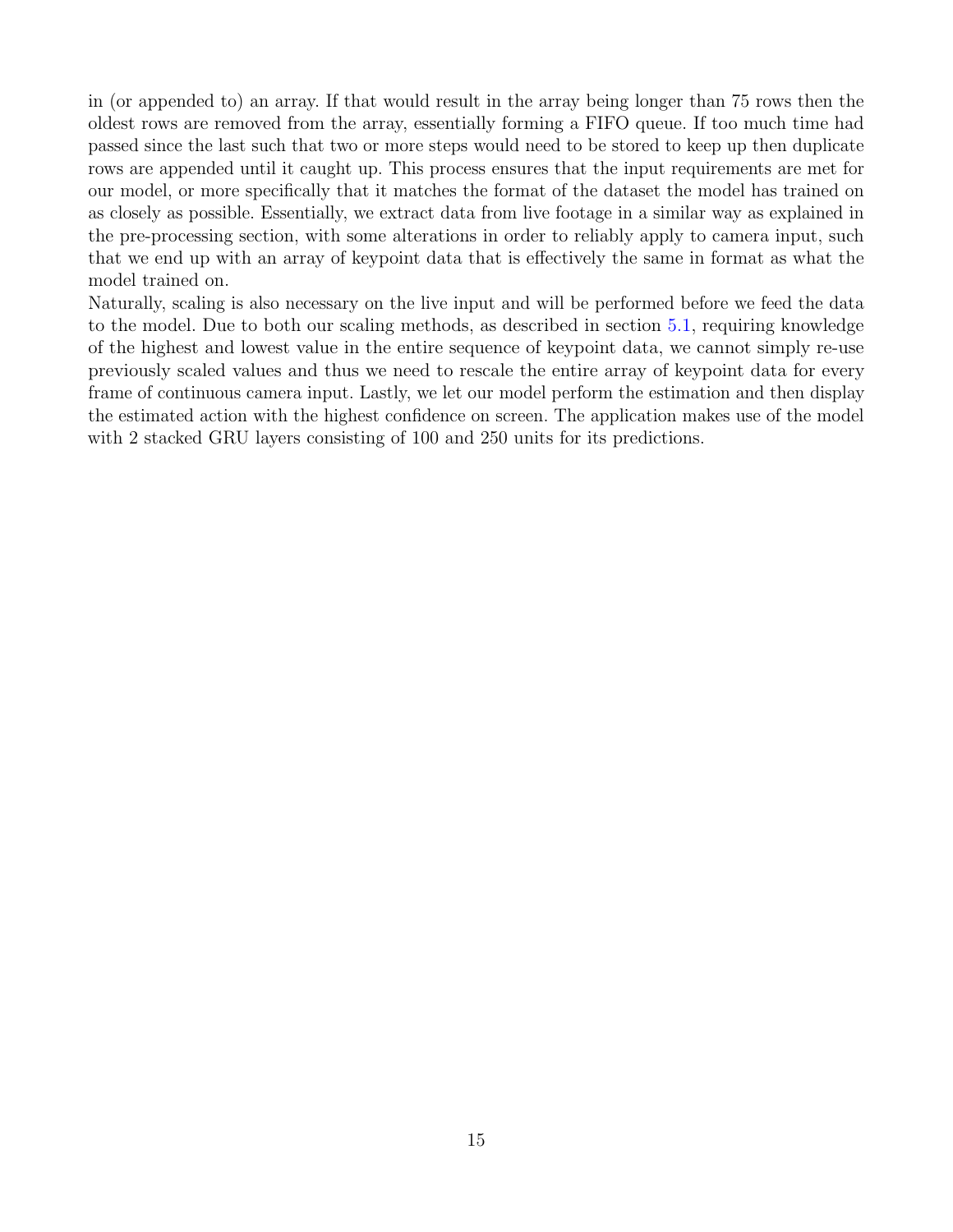## <span id="page-18-0"></span>6 Dataset

As with most machine learning methods, we need data to train, validate and test on. A number of datasets exist which are suitable for action recognition, however, since the focus here mainly lies on being able to use actions as a means of providing commands to either a computer or robot it would be preferred to select a dataset which includes actions convenient for issuing commands. For this purpose, the UTD-MHAD<sup>[2](#page-18-2)</sup> dataset was used. This publically available dataset containing a reasonable set of samples of relevant actions. We also evaluate the effectiveness of OPNNNAR on the NW-UCLA dataset. This is a multiview dataset which is used in several other action recognition methods such as in  $[12]$  and  $[11]$  with which we can compare our results.

## <span id="page-18-1"></span>6.1 UTD-MHAD dataset

The dataset contains nearly a thousand short videos of several people performing 27 distinct actions where one person performs one action at a time. The setting/scene is consistent across all videos such that the only distinct features are the people and the performed actions. Each of the actions is performed up to 4 times by 8 different people, 4 male and 4 female. The videos are recorded by a Kinect camera in a 640 by 480 format at 15 frames per second. The videos themselves are of variable lengths ranging between 2 to 7 seconds. Examples of what the videos look like can be found in Figure [9.](#page-19-0) A description of the action contents of the dataset can be found in Table [1.](#page-18-3)

<span id="page-18-3"></span>

| #              | Action              | Samples | #  | Action           | Samples |
|----------------|---------------------|---------|----|------------------|---------|
| $\mathbf{1}$   | Swipe left          | 31      | 15 | Tennis swing     | 32      |
| $\overline{2}$ | Swipe right         | 32      | 16 | Arm curl         | 32      |
| 3              | Wave                | 32      | 17 | Tennis serve     | 32      |
| $\overline{4}$ | Clap                | 32      | 18 | Push             | 32      |
| $\overline{5}$ | Throw               | 32      | 19 | Knock            | 32      |
| 6              | Arm cross           | 32      | 20 | Catch            | 32      |
| 7              | Basketball shoot    | 32      | 21 | Pickup and throw | 32      |
| 8              | Draw X              | 31      | 22 | Jog              | 32      |
| 9              | Draw circle $(CW)$  | 32      | 23 | Walk             | 31      |
| 10             | Draw circle $(CCW)$ | 32      | 24 | Sit to stand     | 32      |
| 11             | Draw triangle       | 32      | 25 | Stand to sit     | 32      |
| 12             | Bowling             | 32      | 26 | Lunge            | 32      |
| 13             | Boxing              | 32      | 27 | Squat            | 31      |
| 14             | Baseball swing      | 32      |    |                  |         |

Table 1: Actions and number of samples in the UTD-MHAD dataset

The complete dataset also contains depth images and skeletal joint positions as estimated by the Kinect camera as well as extra inertial sensor data from wearable devices. For our purposes, this additional data would be irrelevant for anything other than means of comparison in performance and as such we ignore it.

<span id="page-18-2"></span><sup>2</sup>University of Texas at Dallas Multimodal Human Action Dataset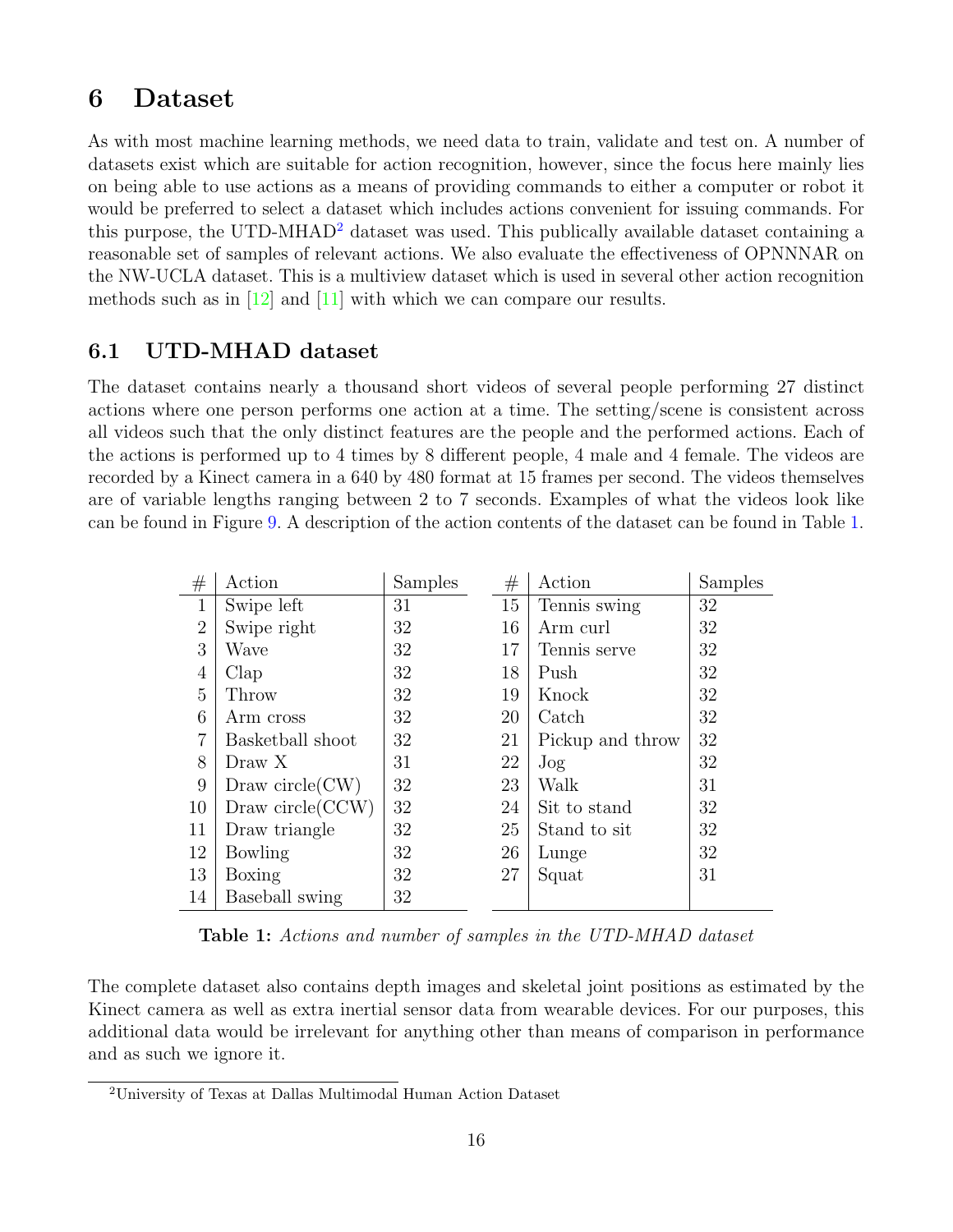<span id="page-19-0"></span>

Figure 9: UTD-MHAD action examples.<sup>[3](#page-19-1)</sup>

<span id="page-19-1"></span><https://personal.utdallas.edu/~kehtar/UTD-MHAD.html>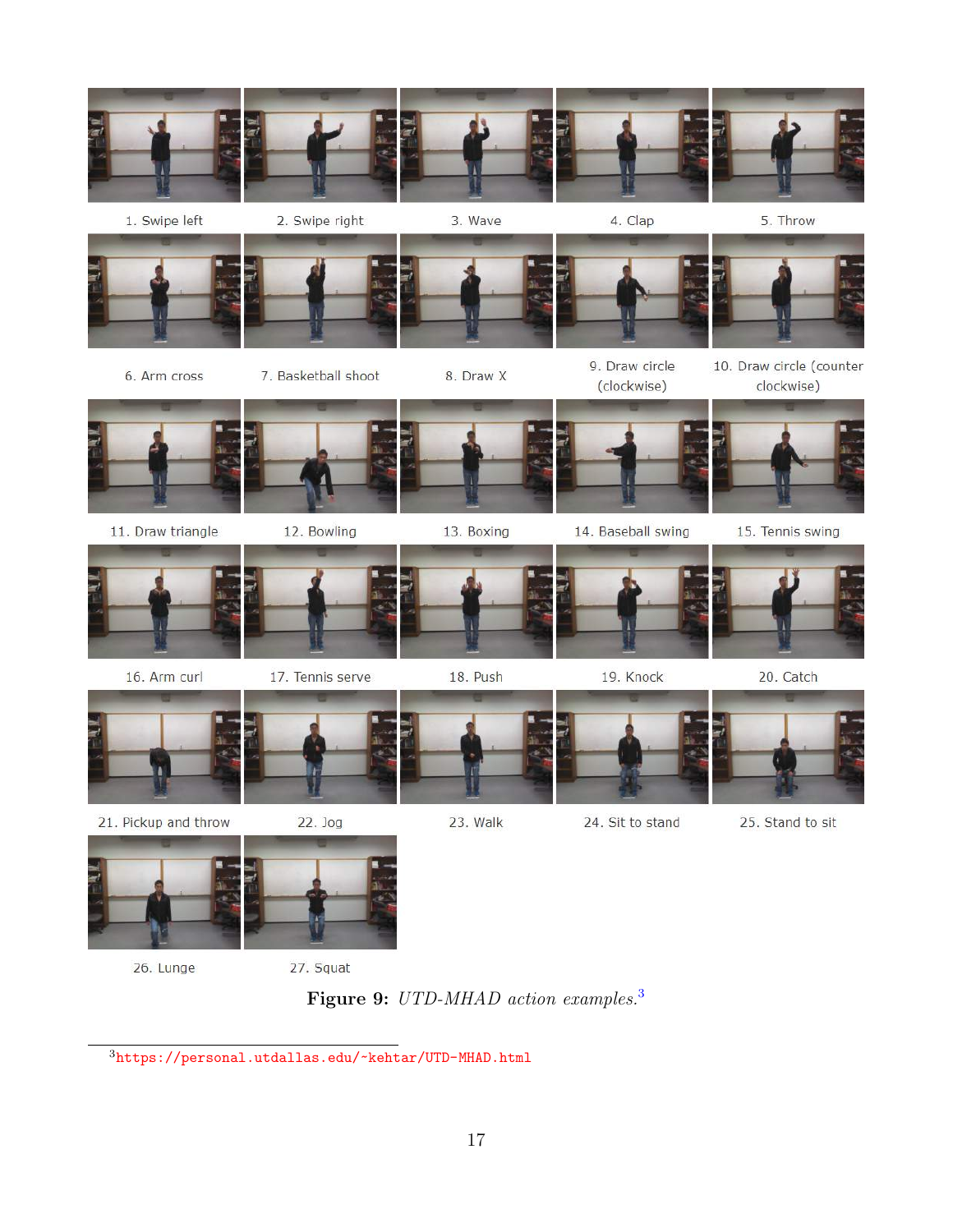## <span id="page-20-0"></span>6.2 NW-UCLA dataset

<span id="page-20-1"></span>The NW-UCLA dataset consists of over a thousand videos of actors performing ten different actions. These videos are provided in a 640 by 480 pixels format at 12 frames per second. Each action has samples performed by 10 different actors. The actions are recorded from 3 different viewpoints and the actors also perform the actions in different orientations, thus facing different directions. The actions available in this dataset can be found in Table [2.](#page-20-1) Example images of the different viewpoints can be seen in Figure [10.](#page-20-2)

| #              | Action                 | Total Samples |
|----------------|------------------------|---------------|
| 1              | Pick up with one hand  | 148           |
| $\overline{2}$ | Pick up with two hands | 146           |
| 3              | Drop trash             | 140           |
| 4              | Walk around            | 173           |
| 5              | Sit down               | 148           |
| 6              | Stand up               | 149           |
| $\overline{7}$ | Donning                | 142           |
| 8              | Doffing                | 142           |
| 9              | Throw                  | 145           |
| 10             | Carry                  | 142           |

Table 2: Actions and number of samples per action in the NW-UCLA dataset. Note that any one action recorded from one view counts as one sample, thus one action recorded from 3 views totals 3 samples.

The NW-UCLA dataset is considered one of the more challenging of the available datasets due to the different orientations as well as the overall similarity between individual actions. The method we proposed is not specifically designed to handle view-invariance but it is still interesting to evaluate how our method stacks up against the state-of-the-art in a similar problem.

<span id="page-20-2"></span>

**Figure 10:** The NW-UCLA dataset contains actions recorded from 3 different viewpoints. These viewpoints can be seen in [10a,](#page-20-2) [10b](#page-20-2) and [10c,](#page-20-2) further referred to as viewpoint 1, 2 and 3 respectively.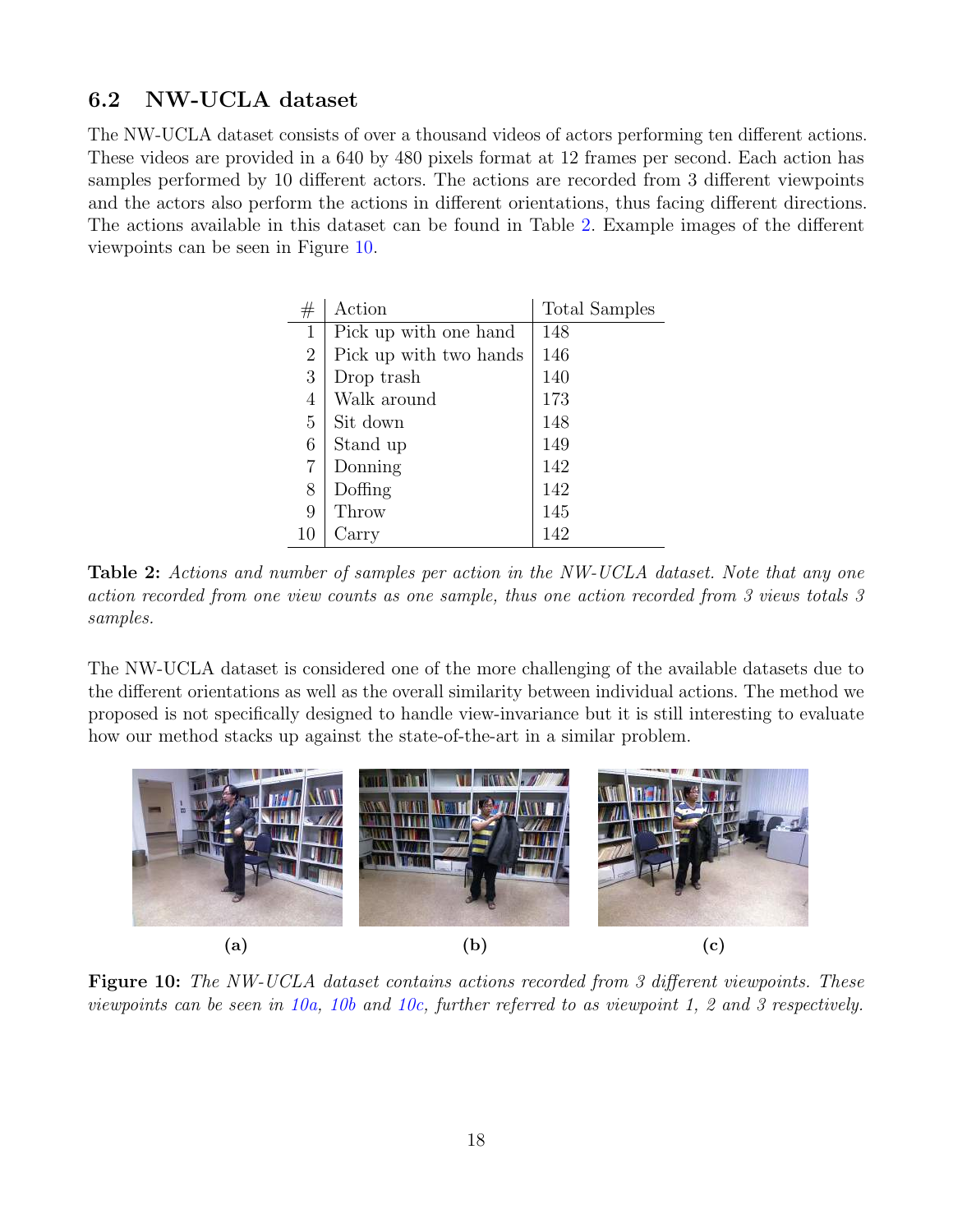# <span id="page-21-0"></span>7 Experimental Setup

Here we briefly explain the environment used for training, testing and ultimately using neural networks. For this purpose we use Keras, which is a neural network API written in python, using TensorFlow as a backend. Keras allows us to design and run various types of neural networks.

## <span id="page-21-1"></span>7.1 Parameters and Settings

First we have to mention a number of parameters that we used during pre-processing with OpenPose and parameters that were used during training. Any parameter not mentioned in this section were left unchanged from their default values in both OpenPose and Keras.

- We have set the network resolution for OpenPose to "256x-1" (default: "-1x368). OpenPose will configure the "-1" accordingly to properly scale the input image. This was done in order to improve performance while minimizing the accuracy loss.
- During training we use a dropout of 30% on the input and between layers.
- We use the Adam optimizer for our models, with a learning rate set to "1e-3" and a decay of "1e-5".
- We use Categorical Cross-Entropy for our loss function.
- Any model is trained in 1000 epochs. This is the point where every model had already stopped showing significant improvements. We also do not use early-stopping to keep the number of epochs consistent.

## <span id="page-21-2"></span>7.2 Experiments Performed

In our experiments we seek to answer to following questions:

1. For the action recognition problem, using the data format as described previously, does LSTM or GRU perform better?

We evaluate this by setting up and training a few networks which are simple, yet comparable to a design we would use in further experiments. We compare a single 100-unit layer design, as well as a design with two stacked 100-unit layers. We mainly want to identify if there is any notable performance difference and choose one to use in further experiments. Overall behaviour for both LSTM and GRU is expected to be similar, such as stacked versus non-stacked within the class of LSTM or GRU.

2. Which form of scaling performs better? Exact Inclusion or the Fixed Center approach?

For this evaluation we use a similar approach as for the RNN-layer type comparison; A single 100-unit layer and a design with a 100-unit layer followed by a 250-unit layer, using the RNN-layer type as chosen through the comparison evaluation. Additionally, we also evaluate an RNN-layer followed by dense for comparison in case it might favour either method.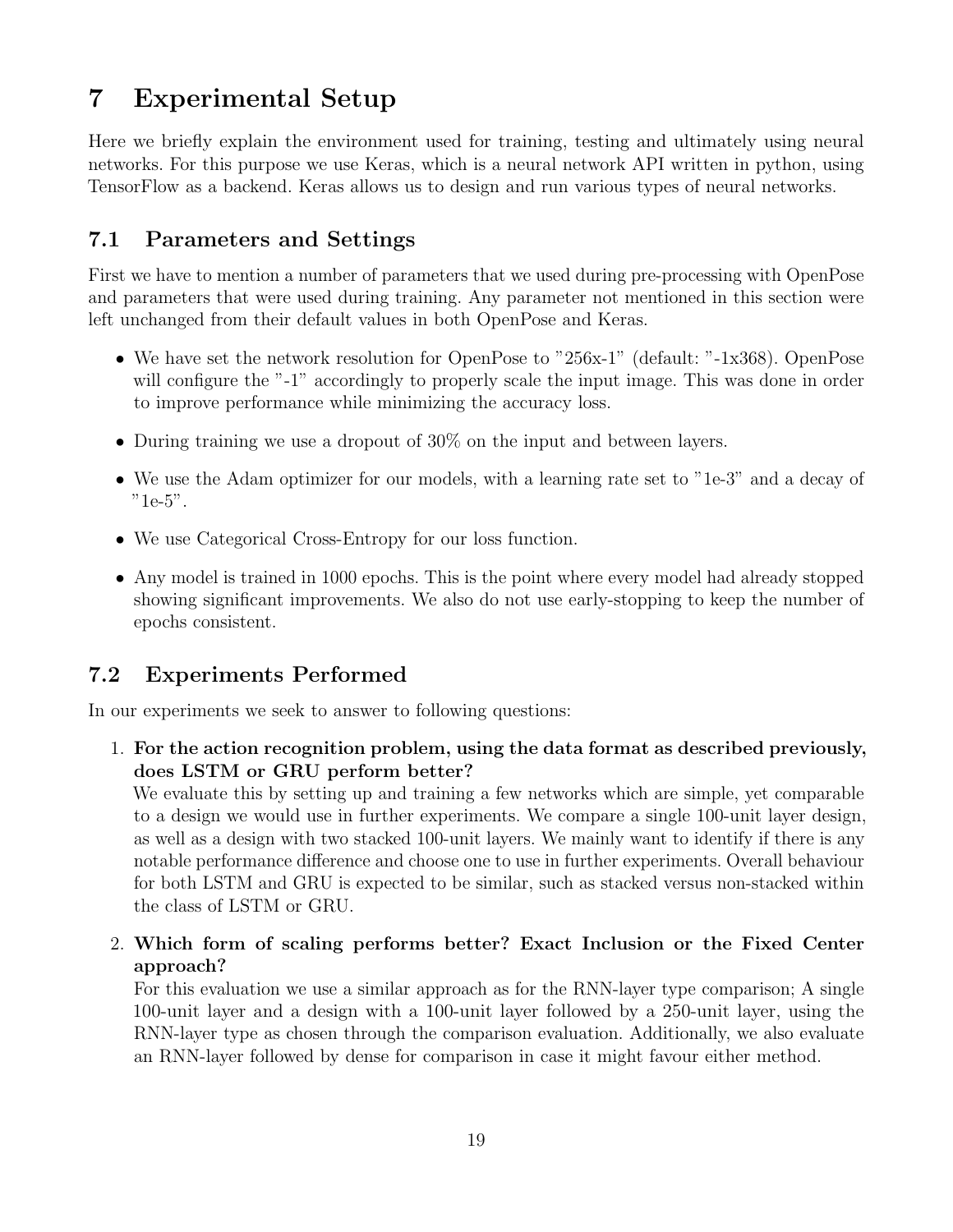3. How does an RNN compare to a dense network? And what kind of network design would be preferred?

We compare various designs of RNN network design as well as some dense networks designs and networks using both dense and RNN layers. for both RNN and dense networks we compare single 100-unit layer design. Since dense layers are generally much simpler compared to RNN-layers, and also because they are therefore quicker to train, we include a dense layer network with significantly more units in its dense layer than what we use for our RNN-layers for comparison. For the RNN designs we want to evaluate the performance differences when:

- Stacking multiple RNN-layers.
- Increasing the number of units in the RNN layers.
- Combining the RNN-layers with a dense layer before the output layer.

We mainly want to know if effectively increasing the number of trainable parameters would have any major influence on the accuracy of our models. Effectively we want to find the model which performs best with preferably fewer trainable parameters.

- 4. How does our method perform in view-invariant scenarios? For this, we look at the performance when using the NW-UCLA dataset. We will use the same training/testing method as used in  $[12]$ , where two viewpoints at a time are used for training and validation and the remaining viewpoint is used for testing.
- 5. Does our method perform in "real-time"? Using what we previously described as our definition of real-time, does our method work and result in accurate action recognition with good frametimes.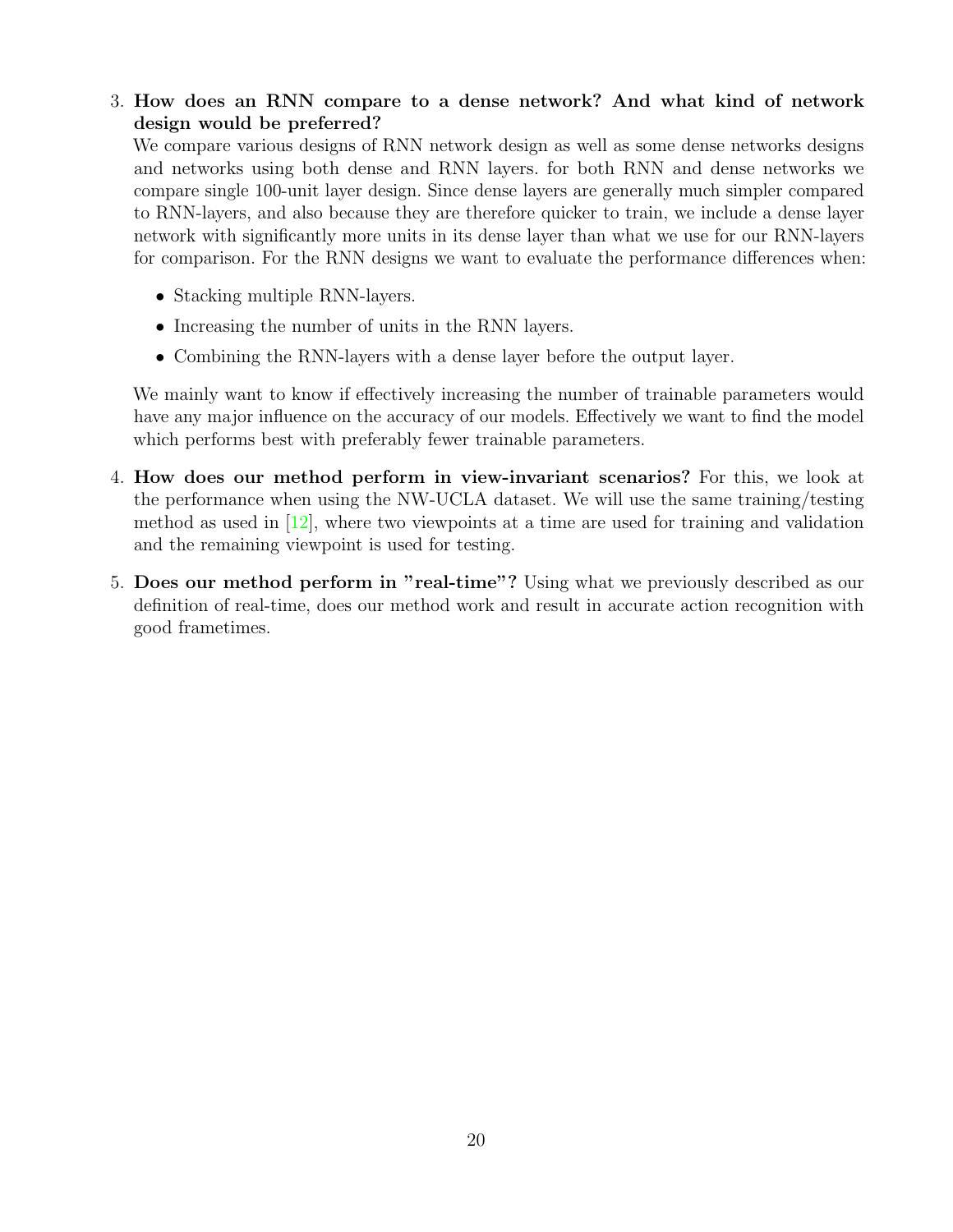# <span id="page-23-0"></span>8 Experimental Results

With the experiments performed in this section, we assess the effectiveness of recurrent neural networks when compared to previous methods or a basic network consisting of only dense layers. For both of the scaling methods mentioned in previous sections a training, validation and test set are constructed. The ratio used is 70%, or 591 examples, for training, 15%, or 135 examples, for validation and another 15% for testing. The example data is split such that every one of the actions appears as close to an equal amount of times as any other action for all sets mentioned.

## <span id="page-23-1"></span>8.1 UTD-MHAD dataset results

The following section contains the result gathered from experiments using the UTD-MHAD dataset. We performed the majority of our experiments on this dataset since this dataset depicts the situation our method was initially designed for.

#### <span id="page-23-2"></span>8.1.1 LSTM vs. GRU

|             | Units per layer |         | Trainable   | Test Accuracy $(\%)$ |  |
|-------------|-----------------|---------|-------------|----------------------|--|
| Type        | Layer 1         | Layer 2 | Param Count |                      |  |
| <b>LSTM</b> | 100             |         | 63,127      | 94.1                 |  |
| <b>LSTM</b> | 100             | 100     | 143,527     | 95.6                 |  |
| GRU         | 100             | X       | 48,027      | 96.2                 |  |
| GRU         | 100             | 100     | 108,327     | 96.2                 |  |

<span id="page-23-4"></span>The results of these evaluations can be found in table [3.](#page-23-4)

Table 3: LSTM vs GRU performance. The type column denotes the kind of layer used for the numbered layers in the following columns. An x denotes that the layer was not present in the model.

Performance is indeed very similar, yet, as can be seen in the table, during our testing GRU performed slightly better than LSTM overall. It also achieves this while having to utilize less trainable parameters. For those reasons, we selected GRU as the favoured implementation for further use.

#### <span id="page-23-3"></span>8.1.2 Scaling method comparison

The results of comparing the two methods using some select model designs can be found in table [4.](#page-24-1) More models were evaluated on both methods, in fact, most of the model designs evaluated during this project were attempted on both input data sets but the results overall were the same.

From these results, we can conclude that the centred approach performs slightly worse on average. The idea that a central point of reference would be beneficial does not necessarily apply to systems like these and needed to be tested. The reason behind this decline in performance is possibly that reducing the variance of a certain keypoint by always centring the neck would unintentionally lead to more variance when presented with different body builds. Whether or not that's the actual reason behind it would require further investigation which is a subject for future studies.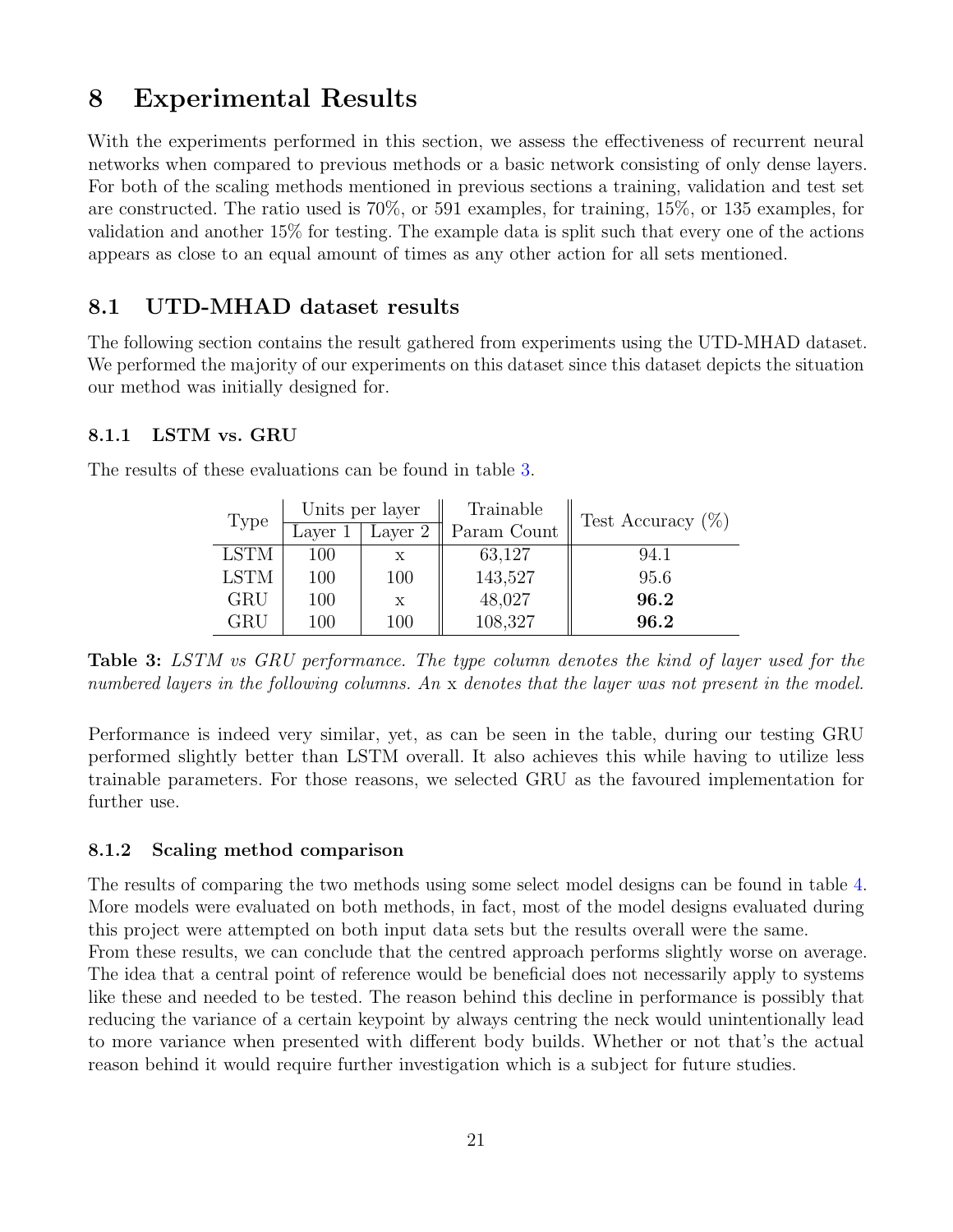<span id="page-24-1"></span>

|           | Type          |         | Units per layer | Test Accuracy $(\%)$ |
|-----------|---------------|---------|-----------------|----------------------|
|           |               | Layer 1 | Layer 2         |                      |
| Exact     | GRU           | 100     | X               | 96.2                 |
| Inclusion | <b>GRU</b>    | 100     | 250             | 97.8                 |
| Scaling   | $GRU + Dense$ | 100     | 100             | 94.8                 |
| Fixed     | GRU           | 100     | X               | 91.1                 |
| Center    | <b>GRU</b>    | 100     | 250             | 89.6                 |
| Scaling   | $GRU + Dense$ | 100     | 100             | 85.2                 |

**Table 4:** Scaling method results. The type column denotes the design of the model, eg. GRU + Dense means that we used a GRU layer for Layer 1 and a Dense layer for Layer 2. Additionally, the keyword Centered denotes that the Fixed-Center scaling method was used for that set.

#### <span id="page-24-0"></span>8.1.3 Model design results

A number of models were tried and tested for this classification problem. Some notable ones can be found in Table [5.](#page-24-2)

<span id="page-24-2"></span>

| Type             | Units per layer |         | Trainable    | Test Accuracy $(\%)$ |      |
|------------------|-----------------|---------|--------------|----------------------|------|
|                  | Layer 1         | Layer 2 | Layer 3      | Param Count          |      |
| Dense            | 100             | X       | X            | 207,627              | 85.2 |
| Dense            | 3750            | X       | $\mathbf x$  | 7,785,027            | 83.7 |
| Dense            | 3750            | 250     | $\mathbf{x}$ | 1,635,277            | 78.5 |
| <b>GRU</b>       | 100             | X       | $\mathbf x$  | 48,027               | 96.2 |
| <b>GRU</b>       | 100             | 100     | $\mathbf x$  | 108,327              | 96.2 |
| <b>GRU</b>       | 100             | 100     | 100          | 168,627              | 97.0 |
| $GRU + Dense$    | 100             | 100     | $\mathbf{x}$ | 58,127               | 94.8 |
| $2x$ GRU + Dense | 100             | 100     | 100          | 118,427              | 97.0 |
| <b>GRU</b>       | 100             | 250     | $\mathbf{x}$ | 315,327              | 97.8 |
| GRU              | 100             | 500     | X            | 960,327              | 95.6 |
| <b>GRU</b>       | 250             | X       | $\mathbf x$  | 232,527              | 97.0 |
| GRU              | <b>250</b>      | 250     | X            | 608,277              | 97.8 |
| GRU              | 500             | X       | X            | 840,027              | 97.8 |

Table 5: Model design results. Again, the type column denotes the types of layers used in the numbered layers, eq.  $2x$  GRU + Dense means that 2 stacked GRU Layers were used for Layer 1 and Layer 2 followed by a single dense layer for Layer 3. If only one type is defined in the type columns then all numbered layers are of that type.

What stands out in these results is that using recurrent layers provides actual improvements when compared to using only dense layers regardless of the amount of hidden dense units used. This more than anything proves our theory that using recurrent networks and their capability to apply some form of chronologically sensitive analysis using their memory is beneficial when encountering this problem.

Furthermore, the 3750 unit single dense layer model has an outstandingly high number of trainable params. This is due to the flatten layer used before the output layer, which in turn causes a large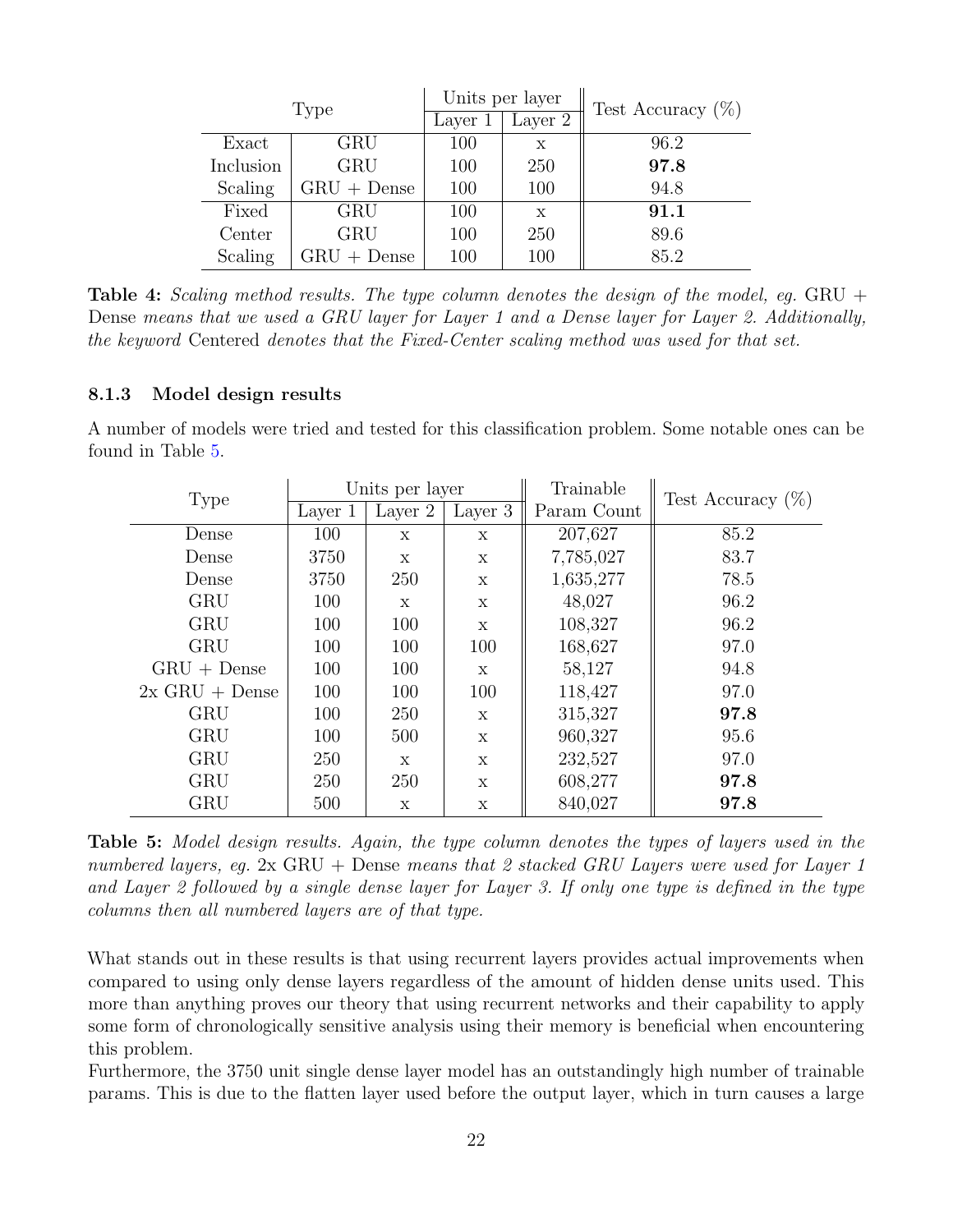number of trainable params towards the output layer due to it having weights proportional to the output of the layer before it.

Experiments with various different model designs using the recurrent layers did not result in any major improvements out of the margin of error in most of the observed cases. Something worth mentioning are some limits to this approach. During the experiments, some actions such as arm curl and push, and various other pairs, would often be misinterpreted to be the other. Upon further inspection, it could be concluded that these actions are in some cases nearly indistinguishable when just viewing them as 2-dimensional keypoints. This is where 3d data, including depth information or even a convolutional model directly trained on the input video, may still be able to provide some improvements in terms of accuracy. However, given the level of accuracy we already managed to reach using just this 2d information, any improvements would likely be minor.

### <span id="page-25-0"></span>8.2 NW-UCLA dataset results

Table [6](#page-25-1) shows our performance results compared to other RGB-based methods on the NW-UCLA dataset. We used the *cross-view* splitting protocol as proposed in [\[16\]](#page-32-3). This protocol uses 2 viewpoints for training while leaving out the last for testing. We do this for each combination of viewpoints.

<span id="page-25-1"></span>

| Method                            | $\{Training \, VPs\} - \{Test \, VP\}$ | Mean                          |               |      |
|-----------------------------------|----------------------------------------|-------------------------------|---------------|------|
|                                   | $\{1,2\}$                              | $\{1,3\} =$<br>$\overline{2}$ | $\{2,3\}$ — 1 |      |
| Hankelets (Li et al. $[17]$ )     | 45.2                                   |                               |               |      |
| dvv1 (Li and Zickler $[18]$ )     | 58.5                                   | 55.2                          | 39.3          | 51.0 |
| $CVP$ (Zhang et al. [19])         | 60.6                                   | 55.8                          | 39.5          | 52.0 |
| AOG (Wang et al. $[16]$ )         | 73.3                                   |                               |               |      |
| nCTE (Gupta et al. $[20]$ )       | 68.8                                   | 68.3                          | 52.1          | 63.0 |
| NKTM (Rahmani and Mian $[21]$ )   | 75.8                                   | 73.3                          | 59.1          | 69.4 |
| $VNet+KSC$ (Ghorbel et al. [11])  | 86.3                                   | 79.7                          | 66.5          | 77.5 |
| VE-LSTM (Baptista et al. $[12]$ ) | 87.2                                   | 82.1                          | 70.4          | 79.9 |
| OPNNAR (ours)                     | 70.8                                   | 75.0                          | 71.8          | 72.5 |

**Table 6:** Accuracy of recognition(%) on the NW-UCLA dataset. The accuracy values are obtained by using the two viewpoints for training and one viewpoint for testing. Mean is acquired by averaging the three tests.

As can be noticed from the table, our method performs quite well even in a situation it was not designed for. It does not perform as well as on the UTD-MHAD dataset but that is expected considering this dataset is more challenging due to view-invariance and action similarity. However, considering our method is mainly focused on HCI/HRI use, the overall significance of view-invariance is up for debate.

A confusion matrix of the situation where viewpoint 3 is used as the test set can be found in Figure [11.](#page-26-0)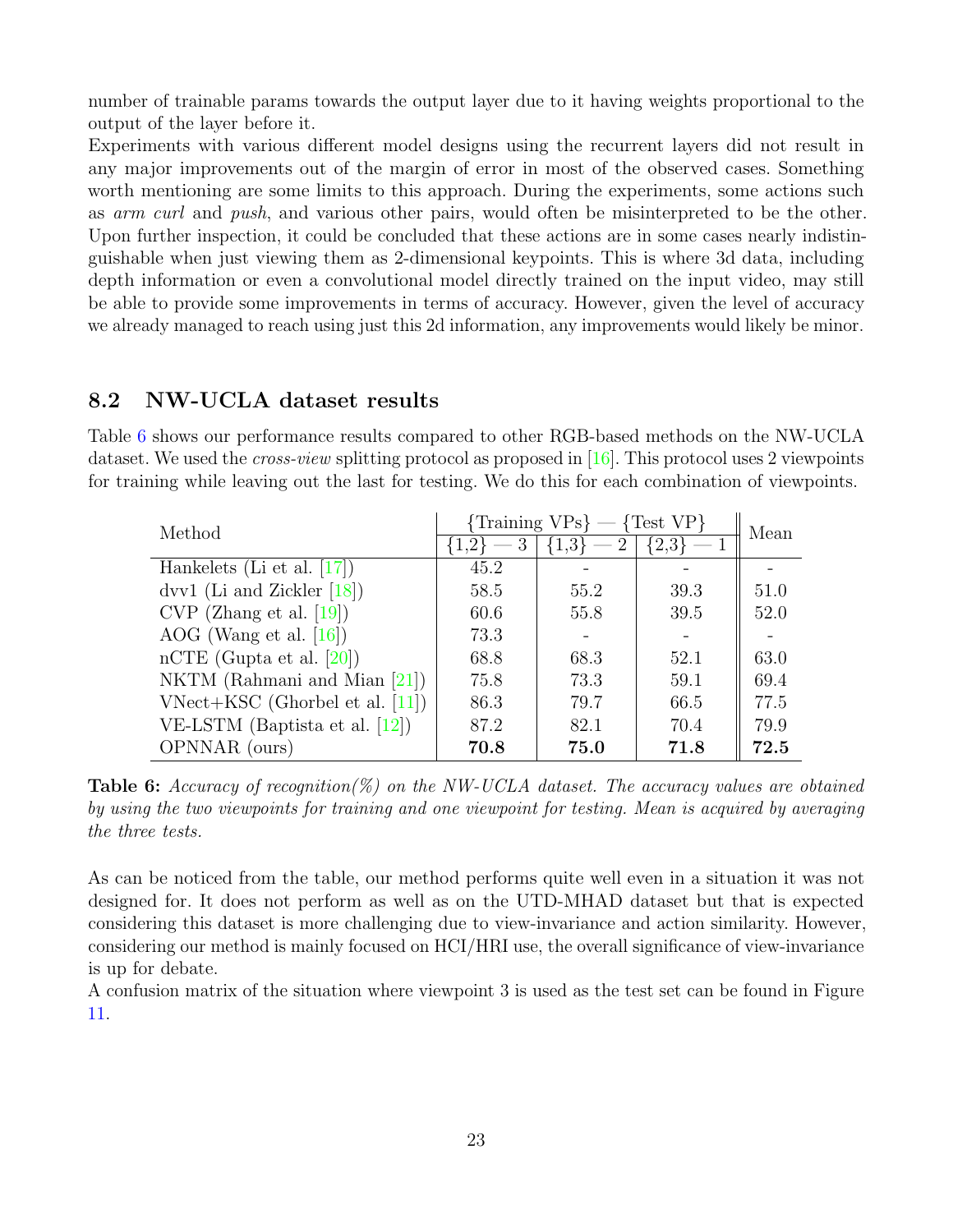<span id="page-26-0"></span>

Figure 11: Confusion matrix for a (GRU250+GRU250) model on the NW-UCLA dataset (using viewpoint 3 as the test set)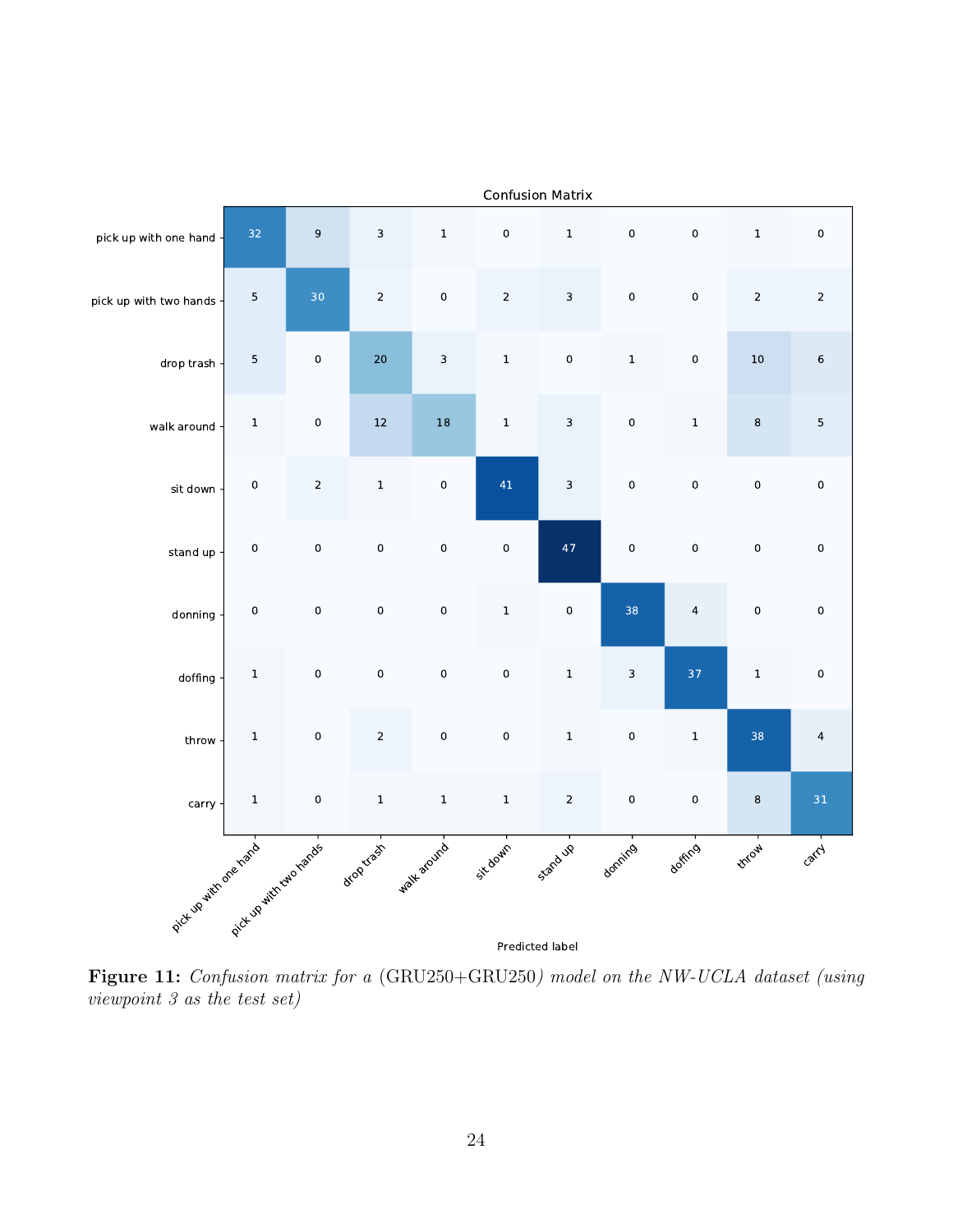### <span id="page-27-0"></span>8.3 Real-time input

The application was capable of classifying some simple and some more ambiguous actions in the original dataset accurately. It also remains somewhat accurate as the user starts moving closer to the camera leaving some less significant bodyparts, and thus keypoints, out of the frame. This is a good result considering that the model was trained on different people entirely, in a different setting and where most, if not all, parts of the body were in frame at all times. This serves to prove how well this method is able to generalise the problem as well as illustrate its potential.

| Situation              | FPS Maintained |
|------------------------|----------------|
| OpenPose only          | 29             |
| $Openpose + Array-ops$ | 19             |
| Full                   | 15             |

Table 7: Maintained FPS on the following system: i7-8700K@3.7GHz, NVIDIA GTX 1070 8GB, 32GB DDR4 RAM@3000MHz, Running Ubuntu 18.04.5 LTS.

The entire process can be maintained at ∼15 Frames per Second(FPS) on the used system. For comparison, when not performing any of our tasks and just letting OpenPose perform its pose estimation on the input while retaining every other parameter results in ∼29 maintained FPS. Performing the processing before feeding the data to our model but not letting our model estimate the performed action results in ∼19 maintained FPS. From this, we can tell that a relatively low portion of computing resources is spent on our classification model each frame compared to the task of pre-processing the data in our used method. An example of the application classifying a action can be found in the images of Figure [12.](#page-28-0)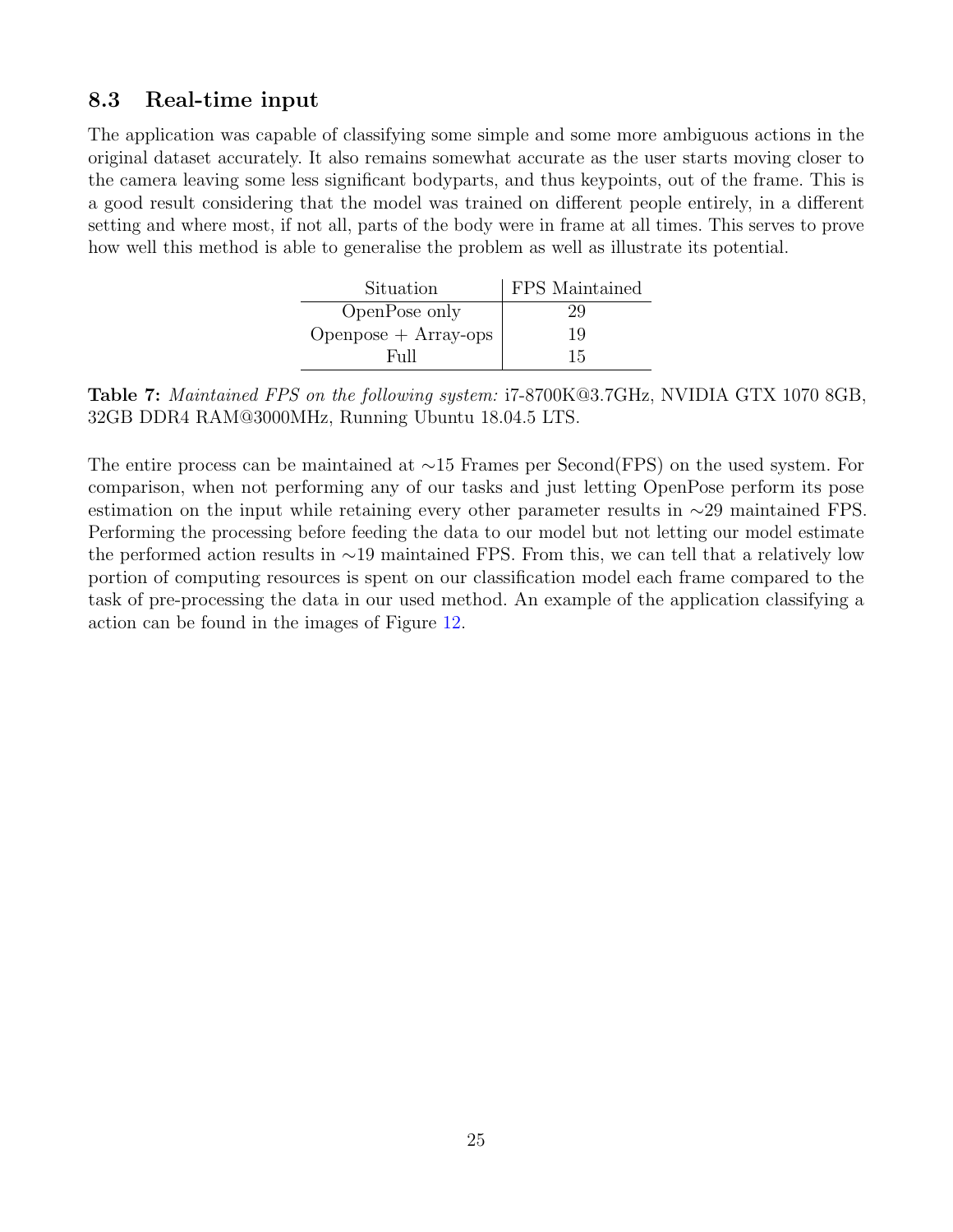<span id="page-28-0"></span>

(d) Swipe Detected with 1.00 confidence

Figure 12: Example application run sequence. The action is performed starting from a neutral stance(a). Similar to the dataset videos we raise the arm  $(b)$  before swiping  $(c)$ . Once returned to the neutral state the action is classified and displayed with the confidence value on the left (d).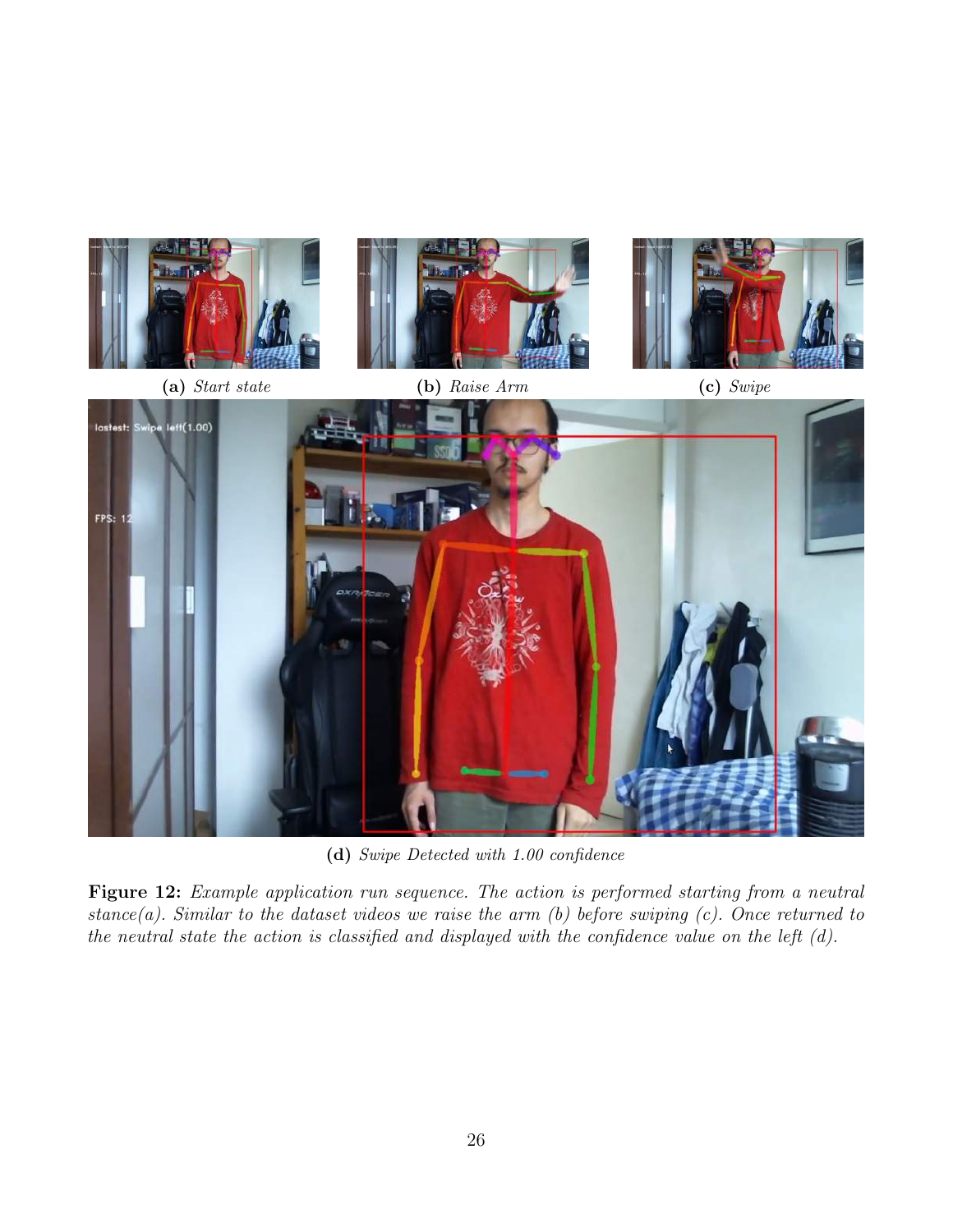# <span id="page-29-0"></span>9 Conclusions

To conclude, we presented a novel method for performing action recognition through the use of OpenPose keypoint estimation and recurrent neural networks and explored various variations in the interpretation of that method. We have shown how a relatively small dataset can be used to train a model to accurately classify a variety of different actions while not requiring any special hardware other than a monocular RGB camera. We have shown that this method performs well when compared to using purely dense neural networks and that it holds up against methods proposed in previous research. Additionally, we proved the generalization capability of our method by applying the created models by applying it in a view-invariant situation. We also used our method in a real-time application. With this application, we were able to classify live performed actions in an unknown setting to a great level of accuracy.

With our 97.8% accuracy top results on the test set, we have managed to improve on the previous method on just RGB-videos by Schneider et al. [\[10\]](#page-31-10) (77.4%). As opposed to their method, it was not required for us to select a small subset of actions. Instead, we perform classification over all actions included in the dataset. This meant that there was a greater overall similarity in actions than if we had chosen to select a more distinct subset. Regardless, our method managed to correctly discriminate similar actions in the dataset (eg. walk vs. jog) and actions that would be difficult to distinguish through single-frame analysis (eg. left- vs right swipe).

Our method also managed to closely approach the 99.4% accuracy reached by the method proposed by Rwigema et al.  $[8]$  without needing the additional sensor data that they used.

Even when applied in a view-invariant scenario, our method performs very well, achieving a mean accuracy of 72.5%, approaching the scores achieved by Baptista et al.  $[12](79.9\%)$  $[12](79.9\%)$  and Ghorbel et al. [\[11\]](#page-31-11)(77.5%) and beating many of the methods that came before them. A great result considering our method was not designed with view-invariance in mind.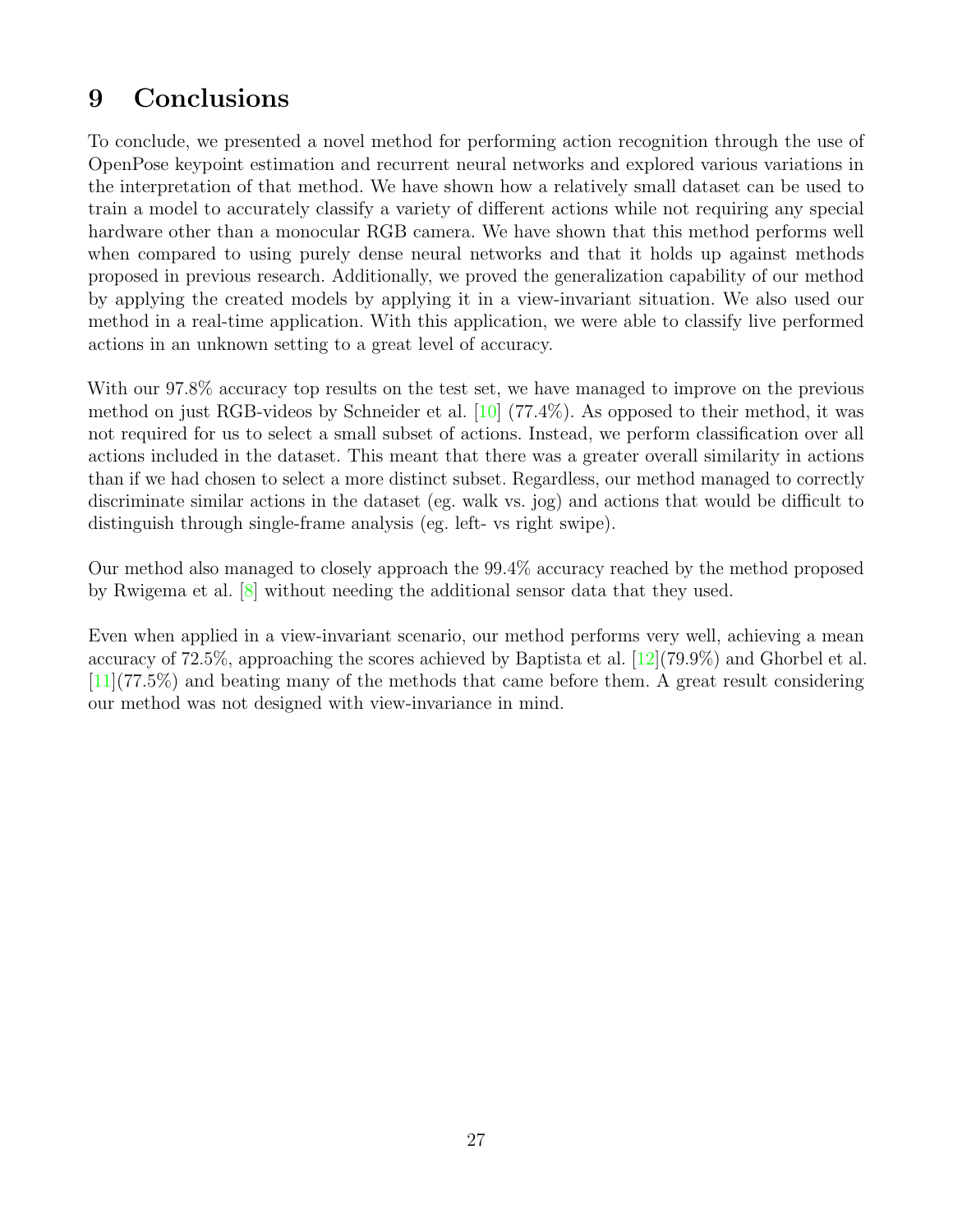# <span id="page-30-0"></span>10 Future Research

There are a variety of opportunities for improvement in the system we presented. For now, we used on OpenPose to provide keypoint estimation, mainly because of its open availability, ease of use thanks to the API, great performance and its relative recency with the API being released in early 2019. However, it could potentially be *replaced by another keypoint estimation system* if available and performance could be compared and possibly improved.

We also opted not to use any of the *multi-person features* available in OpenPose, which was arguably the main distinctive feature of the method. Through an extension of our proposed method, it may be possible to track people and classify actions for each person individually. Due to the nature of our method, this would likely lead to a linear performance loss with an increasing amount of people in the scene but that would need to be determined.

It may also be possible to *directly incorporate the part affinity fields and part confidence maps* as generated and used by OpenPose rather than just the OpenPose output for input data in a model. Which will likely have an effect on the overall performance of the system. To be more specific, our method relied on keypoint locations over several video frames to perform action classification. It could be possible that different attributes or representations of movements in the video input could provide improved performance.

Lastly, we will mention that the operations we performed on the input data in the real-time application may not have been optimal. As mentioned, with our method we weren't able to use any of the previously processed inputs for the next frame. This meant that for each new frame in a sequence of 75 total frames we were unable to re-use any of the 74 still relevant previously scaled frames. Therefore causing a large amount of calculation and operations which are possibly redundant. By *changing the method used for scaling* or through improvements on the existing method it is likely that the performance of the real-time application overall could be significantly enhanced.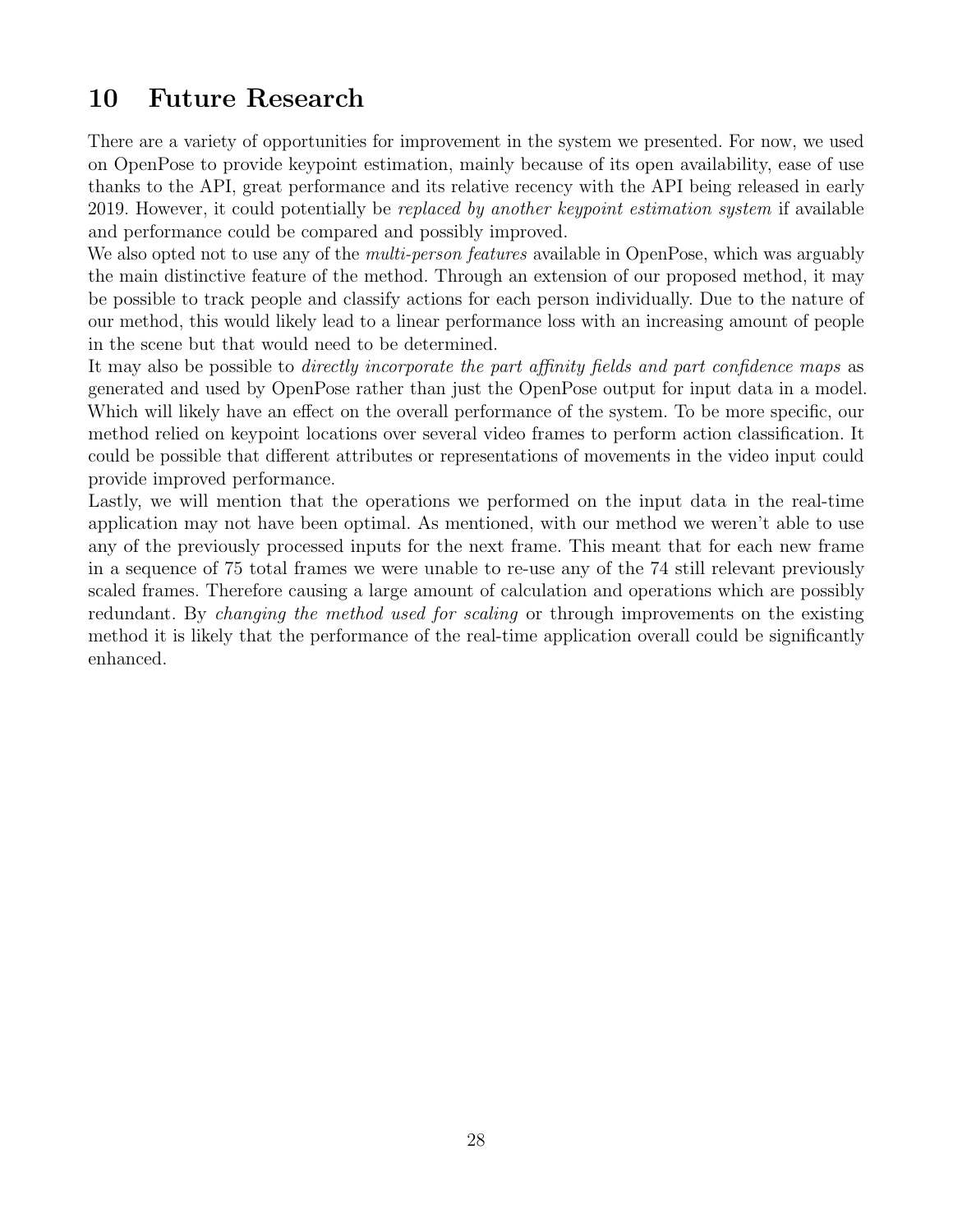# <span id="page-31-0"></span>References

- <span id="page-31-1"></span>[1] Sushmita Mitra and Tinku Acharya. Gesture recognition: A survey. IEEE Transactions on Systems, Man, and Cybernetics, Part C (Applications and Reviews), 37(3):311–324, 2007.
- <span id="page-31-2"></span>[2] Kanad Biswas and Saurav Basu. Gesture recognition using microsoft kinect  $\mathbb{R}$ . pages 100–103, 12 2011. doi: 10.1109/ICARA.2011.6144864.
- <span id="page-31-3"></span>[3] Pushmeet Kohli and Jamie Shotton. Key developments in human pose estimation for kinect. In consumer depth cameras for computer vision, pages 63–70. Springer, 2013.
- <span id="page-31-4"></span>[4] Orasa Patsadu, Chakarida Nukoolkit, and Bunthit Watanapa. Human gesture recognition using kinect camera. pages 28–32, 05 2012. ISBN 978-1-4673-1921-8. doi: 10.1109/JCSSE. 2012.6261920.
- <span id="page-31-5"></span>[5] Sait Celebi, Ali Selman Aydin, Talha Tarik Temiz, and Tarik Arici. Gesture recognition using skeleton data with weighted dynamic time warping. In VISAPP (1), pages 620–625, 2013.
- <span id="page-31-6"></span>[6] Junyoung Chung, Caglar Gulcehre, KyungHyun Cho, and Yoshua Bengio. Empirical evaluation of gated recurrent neural networks on sequence modeling.  $arXiv$  preprint  $arXiv:1412.3555$ , 2014.
- <span id="page-31-7"></span>[7] Xiujuan Chai, Zhipeng Liu, Fang Yin, Zhuang Liu, and Xilin Chen. Two streams recurrent neural networks for large-scale continuous gesture recognition. In 2016 23rd International Conference on Pattern Recognition (ICPR), pages 31–36. IEEE, 2016.
- <span id="page-31-8"></span>[8] James Rwigema, Hyo-Rim Choi, and TaeYong Kim. A differential evolution approach to optimize weights of dynamic time warping for multi-sensor based gesture recognition. Sensors, 19(5):1007, 2019.
- <span id="page-31-9"></span>[9] Zhe Cao, Gines Hidalgo, Tomas Simon, Shih-En Wei, and Yaser Sheikh. OpenPose: realtime multi-person 2D pose estimation using Part Affinity Fields. In arXiv preprint arXiv:1812.08008, 2018.
- <span id="page-31-10"></span>[10] Pascal Schneider, Raphael Memmesheimer, Ivanna Kramer, and Dietrich Paulus. Gesture recognition in rgb videos using human body keypoints and dynamic time warping. In Robot World Cup, pages 281–293. Springer, 2019.
- <span id="page-31-11"></span>[11] Enjie Ghorbel, Konstantinos Papadopoulos, Renato Baptista, Himadri Pathak, Girum Demisse, Djamila Aouada, and Björn Ottersten. A view-invariant framework for fast skeleton-based action recognition using a single rgb camera. In  $14$ th International Joint Conference on Computer Vision, Imaging and Computer Graphics Theory and Applications, Prague, 25-27 February 2018, 2019.
- <span id="page-31-12"></span>[12] Renato Baptista, Enjie Ghorbel, Konstantinos Papadopoulos, Girum G Demisse, Djamila Aouada, and Björn Ottersten. View-invariant action recognition from rgb data via 3d pose estimation. In ICASSP 2019-2019 IEEE International Conference on Acoustics, Speech and Signal Processing (ICASSP), pages 2542–2546. IEEE, 2019.